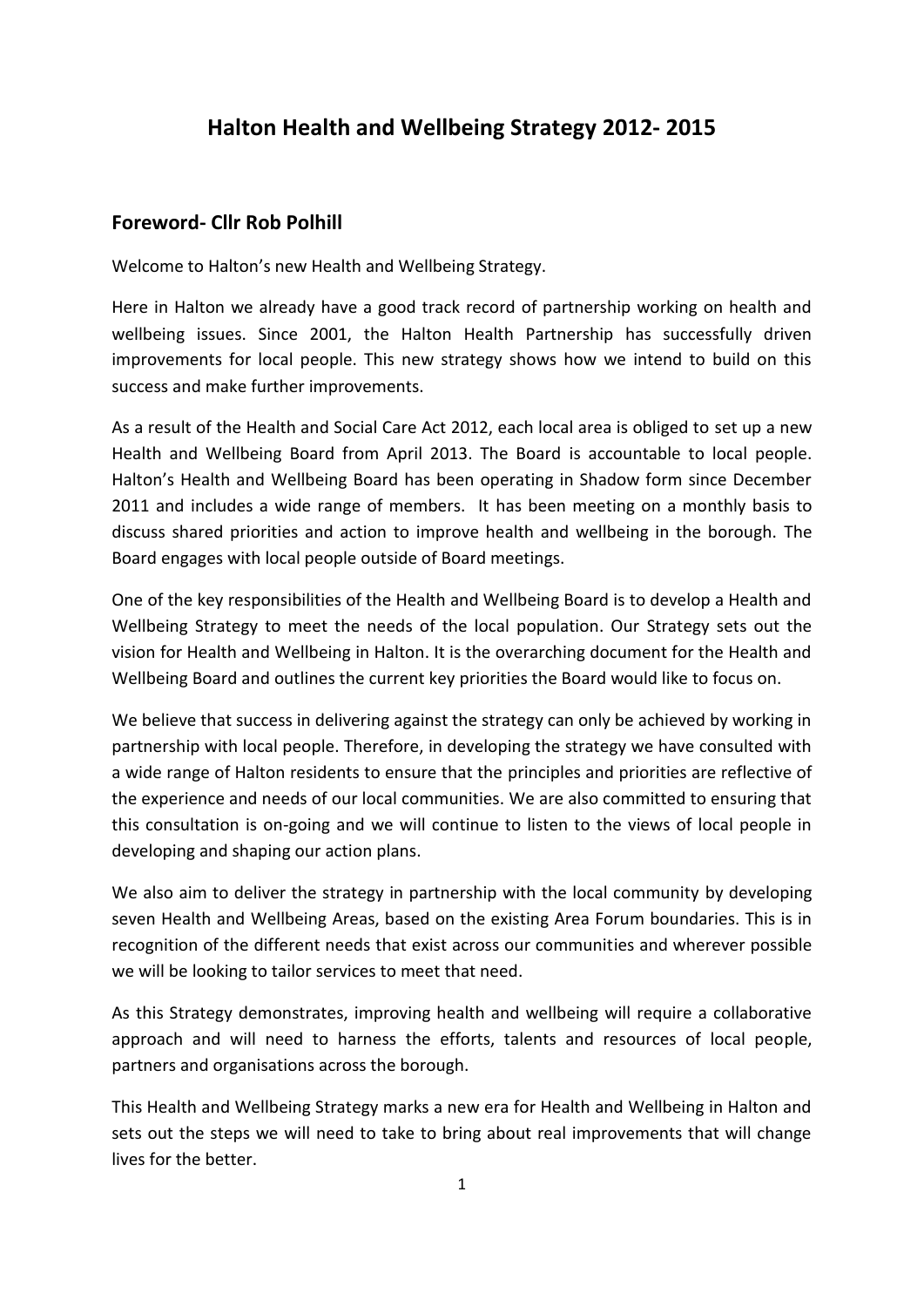I look forward to working alongside you all in making it a reality.

# *Cllr Rob Polhill, Chair, Halton Shadow Health and Wellbeing Board*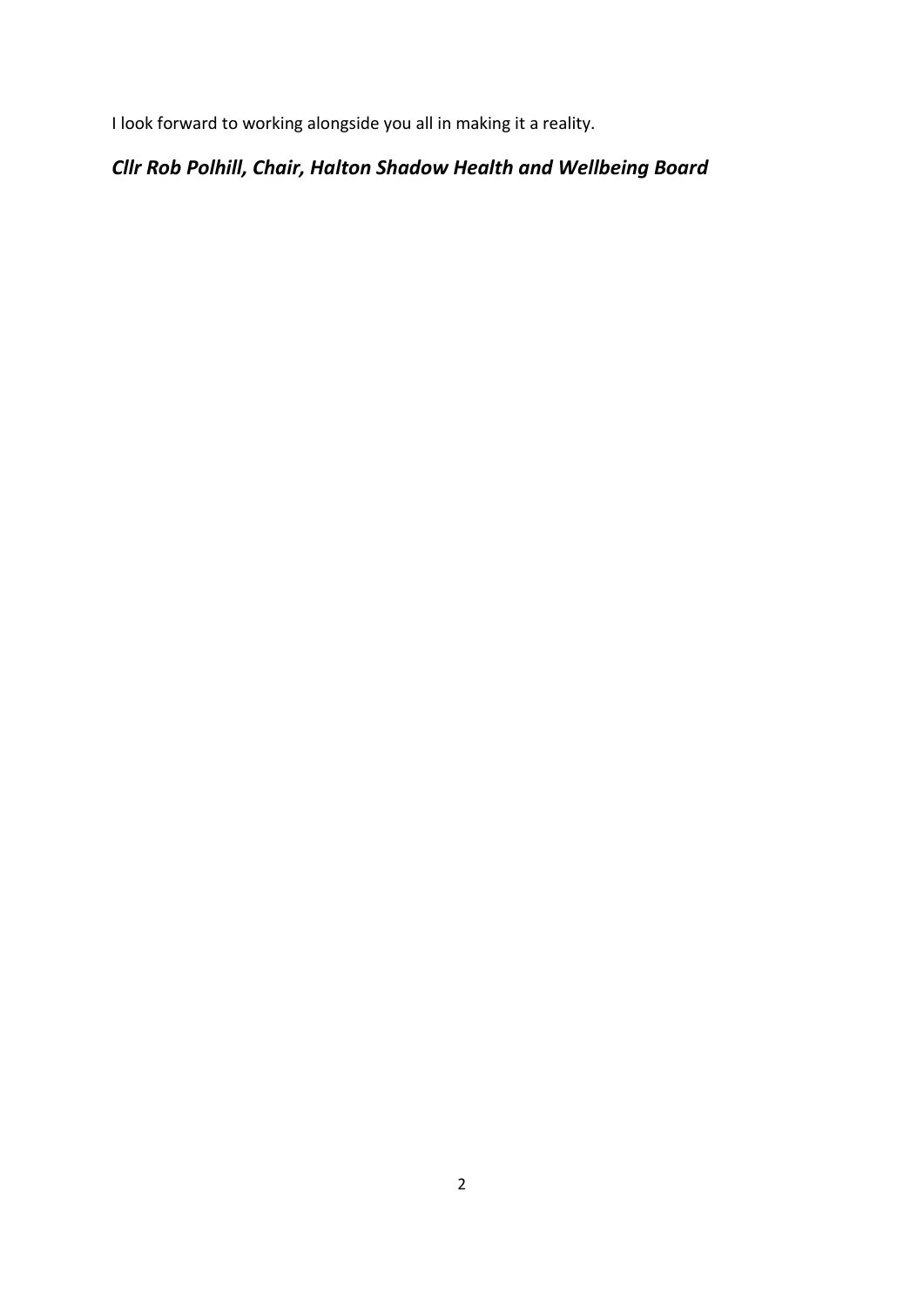# **Executive Summary**

The Joint Health and Wellbeing Strategy has been developed by Halton's Shadow Health and Wellbeing Board. It is an overarching Strategy that all other strategies and plans relating to health and wellbeing sit under. It explains what health and wellbeing priorities Halton's Shadow Health and Wellbeing Board has set to tackle the needs identified in the Joint Strategic Needs Assessment.

Informed by our [Joint Strategic Needs Assessment \(JSNA\)](http://www.haltonandsthelenspct.nhs.uk/pages/YourHealth.aspx?iPageId=12569) and in consultation with local residents, strategic partners and other stakeholders, we have identified five key priorities to help us to achieve our vision. The five priorities for action are as follows:

- **Prevention and early detection of cancer**
- **Improved child development**
- **Reduction in the number of falls in adults**
- **Reduction in the harm from alcohol**
- **Prevention and early detection of mental health conditions**

The Joint Health and Wellbeing Strategy sets the framework for the commissioning of health and wellbeing services in Halton with a particular emphasis on prevention and early intervention. It does not replace existing strategies, commissioning plans and programmes, but influences them. For example, NHS Halton Clinical Commissioning Group (CCG) will adopt the Strategy as a key document that will shape their commissioning plans In order to make progress against identified priorities.

Integration is key to our strategic approach with all partners working together to deliver: joint commissioning, culture change through community development, training for all staff in how to deliver health messages so every contact counts, development of multidisciplinary teams and joint advocacy and policy work.

A set of Action Plans will be developed to meet the key priorities. Ultimate responsibility for the monitoring of the implementation of the Strategy and Action Plans against set outcomes and key performance indicators lies with the Health and Wellbeing Board who are accountable to the public.

The Health and Wellbeing Board will also utilise the Health and Wellbeing Areas, based on the existing Area Forum boundaries, to deliver its vision at a community level. The aim of Health and Wellbeing Areas is to work alongside local communities to identify issues specific to that particular area and wherever possible, tailor services to meet the needs of that community. This approach is complemented by the development of the Well Being Practice model by NHS Halton Clinical Commissioning Group and their commissioning intentions to focus provision around local communities.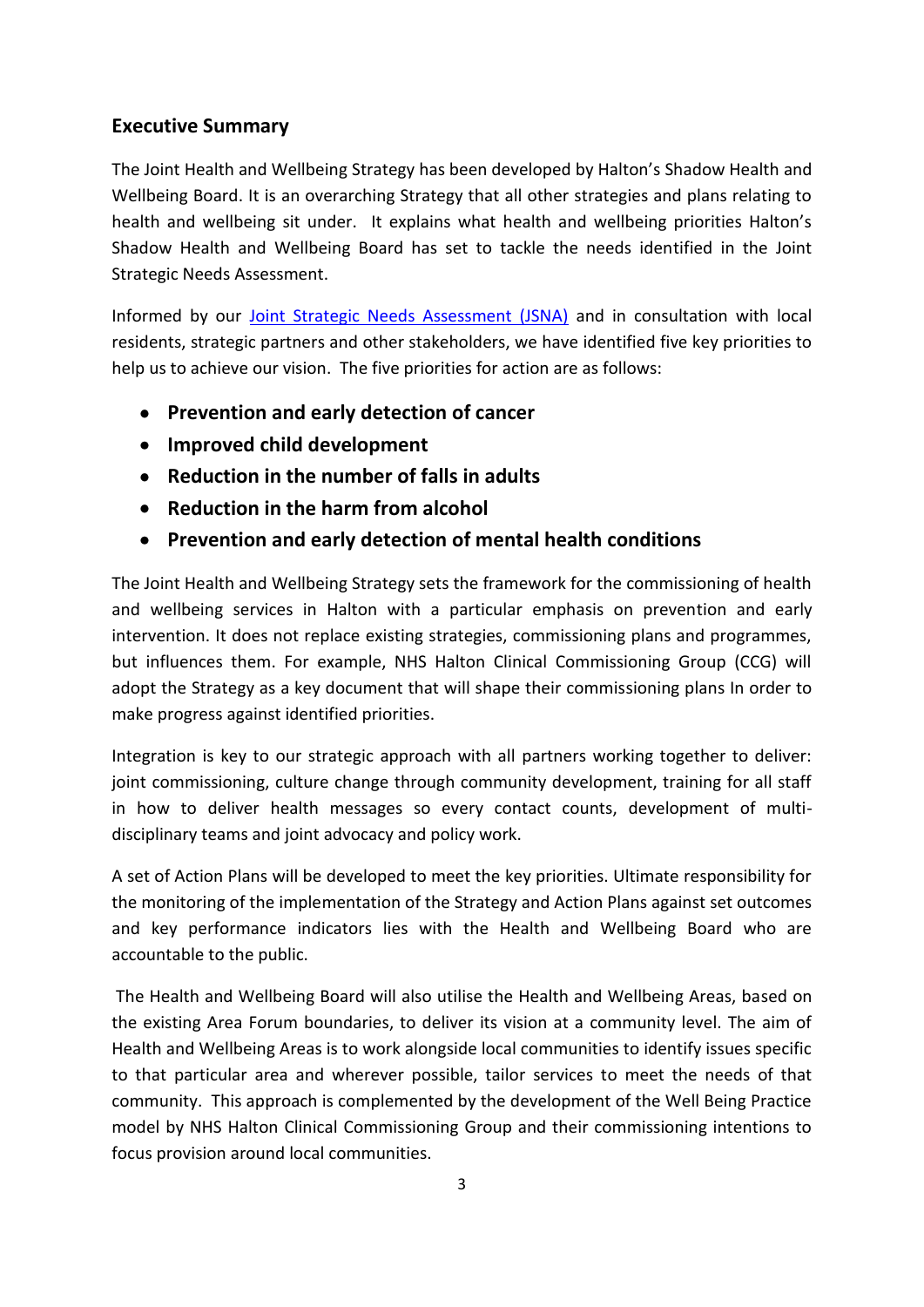# **Vision for Health and Wellbeing in Halton**

*To improve the health and wellbeing of Halton people so they live longer, healthier and happier lives.*

# **Introduction**

## **Why do we need this strategy?**

This new Health and Wellbeing Strategy prioritises the key health and wellbeing needs across Halton, builds on existing best practice and provides a co-ordinated approach to addressing shared priorities.

#### **Why is it important?**

- Local Authorities and Clinical Commissioning Groups have an equal and joint duty to prepare a Joint Health and Wellbeing Strategy, through the Health and Wellbeing Board.
- This Joint Health and Wellbeing Strategy is based on evidence of need in Halton as shown by the Joint Strategic Needs Assessment (JSNA)
- It has included extensive consultation with local people including children and young people.
- It is a public commitment to health and wellbeing
- It builds on and consolidates all work already in progress.

# **2. Principles**

The Strategy brings together an analysis of health and wellbeing needs in Halton and identifies key priorities that the Health and Wellbeing Board and other partners will need to focus upon collectively in order to have the greatest impact. The priorities identified are particularly focussed around prevention and early intervention

It sets out the framework for the commissioning of health and wellbeing services in Halton. It does not replace existing commissioning plans, but instead will ensure that these are influenced by the principles and priorities set out in the strategy.

Integration is key to our strategic approach with all partners working together to deliver: joint commissioning, culture change through community development, training for all staff in how to deliver health messages so every contact counts, development of multidisciplinary teams and joint advocacy and policy work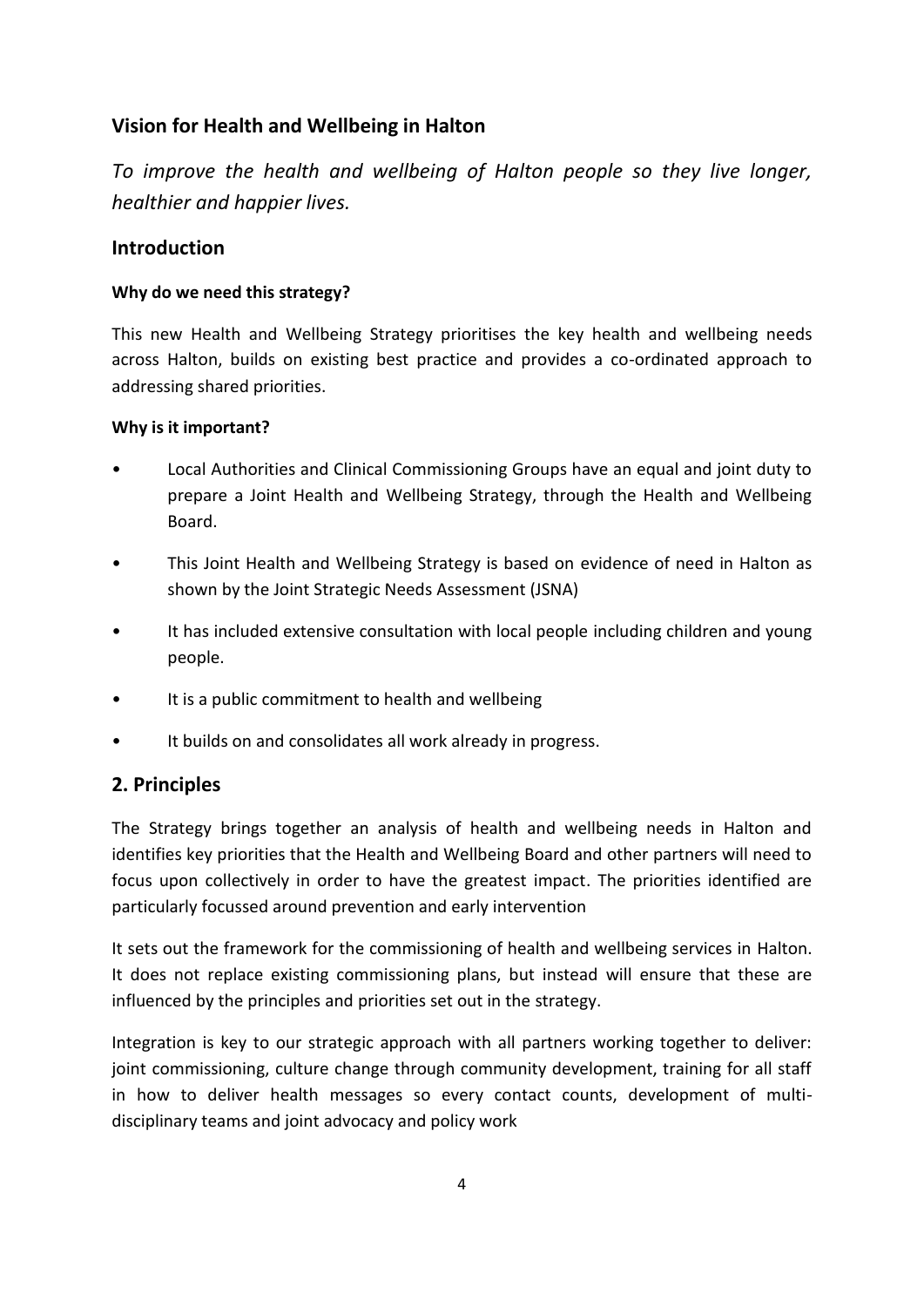#### **3. A picture of health and wellbeing in Halton**

Halton's population has increased over the last 10 years. The 2001 Census estimated the population to be 118,200. The2011 Census estimated it at 125,800, an increase of 7,600 residents. This increase has not occurred evenly across all age groups. The most significant increases have been in the 0-4, 45-64 and 75+ age groups whilst the 5-14 age group has decreased.

Health has been improving in Halton over the last decade. Overall death rates have fallen, mostly because of falling death rates from heart disease and cancers. This means that people in Halton are living an average of around two years longer than they were a decade ago. However, they are still not living as long as the national average.



A number of factors have contributed to this. In particular the fall in the number of adults who smoke, as well as how quickly people are diagnosed with health problems, together with improvements in the treatments available. Some of the main improvements and challenges are summarised below.

#### **Improvements:**

- $\bullet$ Life expectancy has consistently risen for both males and females over time.
- Deaths from heart disease and cancers have fallen.
- The number of adults who smoke has fallen.
- There has been an improvement in the diagnosis and management of common health conditions such as heart disease and diabetes.
- Detection and treatment of cancers has improved.
- The percentage of children and older people having their vaccinations and immunisations has improved.
- The number of adults and children killed and seriously injured in road traffic accidents has reduced.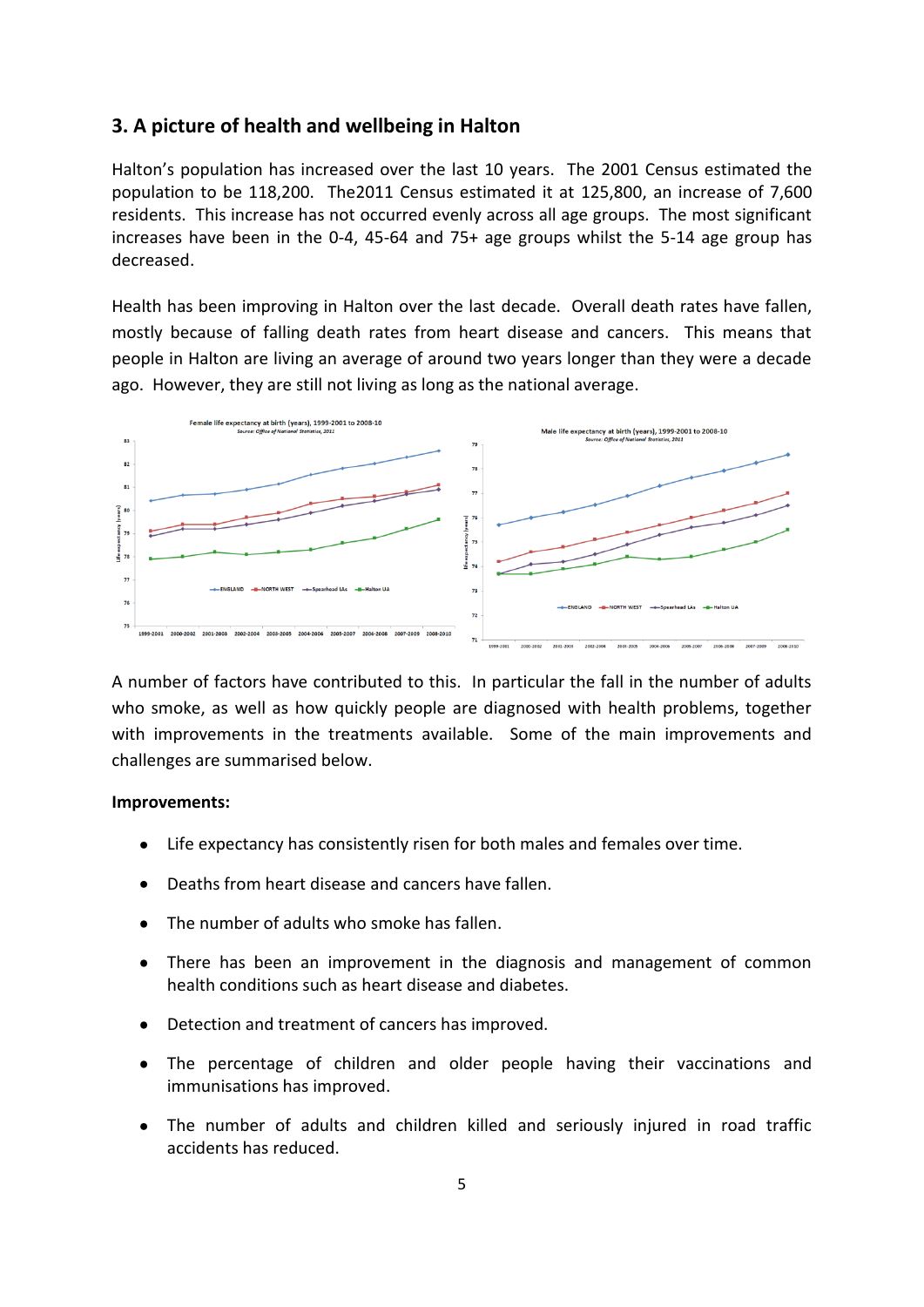The percentage of children participating in at least three hours of sport/ physical activity is above the national average.

Despite these improvements, the borough still faces a range of tough challenges.

#### **Challenges:**

- There are significant differences (inequalities) in how long people live (life expectancy) across the borough.
- People in Halton are living a greater proportion of their lives with an illness or health problem that limits their daily activities than in the country as a whole.
- The proportion of women who die from cancer is higher in Halton than anywhere else in the country. A lot of this is due to lung cancer caused by smoking.
- Significant numbers of people suffer mental health problems such as depression. 1 in 4 people will develop depression during their life. Mental health problems account for the single largest cause of ill health and disability in the borough.
- As Halton's population ages it is predicted that there will be more people with diabetes. This is also linked to being obese.
- The ageing population will mean more people living with dementia.
- The rates of hospital admissions due to falls are higher in Halton than for England and the North West. Rates are especially high for those over the age of 65. For falls in this age group that result in a recorded injury Halton's rates were the highest in England for 2010-11.
- Due to previous high levels of smoking, it is also predicted that more people will develop bronchitis & emphysema.
- Alcohol and substance misuse continue to create challenges for both the health service and wider society, in particular crime / community safety. Admissions to hospital due to alcohol related conditions continue to rise each year.
- Hospital admissions due to alcohol for those under the age of 18 are amongst the highest in the country (2007-2010 figures). Admissions due to substance misuse (age 15-24 years) were the highest in England (2008-2011 figures).
- Teenage pregnancy rates remain high and have been resistant to change, despite the effort local partnerships have put in. Having a child before the age of 18 can negatively affect the life chances and health of both the parent and the child.
- A range of child health indicators remain poor. Child obesity levels at both reception and year 5 remain above the national average. A greater percentage of women continue to smoke during pregnancy and fewer women start breast feeding than the national rates.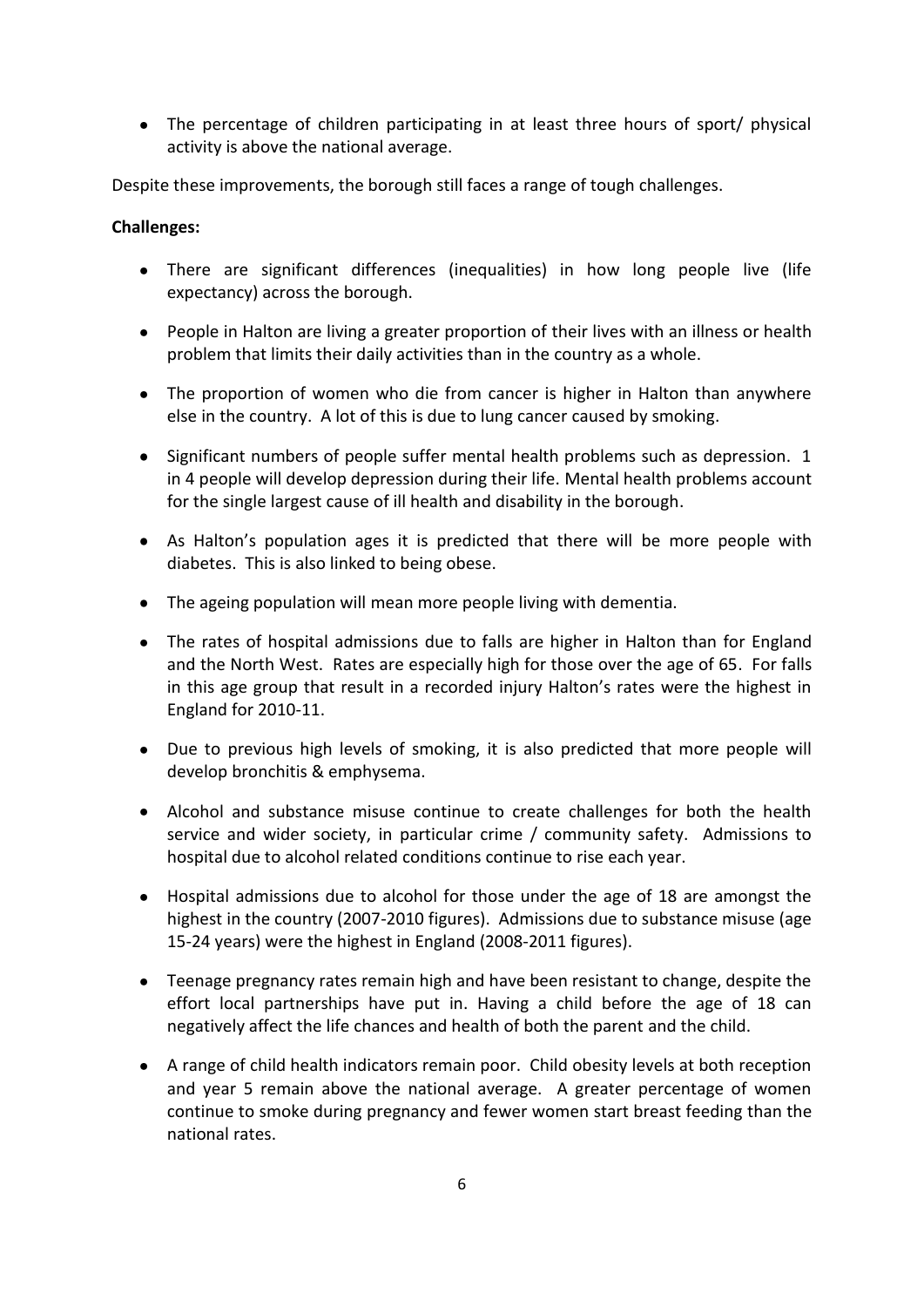Halton has high levels of people admitted to hospital as an emergency case compared to the country as a whole and many other boroughs. The poorer parts of the borough have higher emergency admission rates than those that are not as poor.



#### The Main Determinants of Health

Good access to high quality health services and leading healthy lifestyles (like not smoking, eating sensibly and not drinking too much alcohol) are important. In addition to these, there are a wide range of other issues that affect our health. Known as wider or social determinants of health, they include the conditions of daily life such as housing and the environment, levels of unemployment, educational attainment and the strengths of our social networks.

In Halton

- Nearly three-quarters of respondents in the recent Residents' Survey were satisfied with their local area and most were also happy with how Halton Borough Council runs things.
- Ratings for both Children's and Adult Social Care Services are high. The 2011 Ofsted and Care Quality Commission Inspection of Safeguarding and Looked After Children Services in Halton graded Halton as 'Outstanding' or 'Good' against all 22 criteria, one of the best Inspection reports received anywhere nationally. In 2010, the Care Quality Commission rated Halton's Adult Services as 'Excellent' – one of only three areas nationally to receive this rating.
- There has been improved access to good quality green spaces. All Halton's parks have green flags, a national mark of excellence. All park play areas are smoke-free. This has had high level support from the council, the NHS and local people.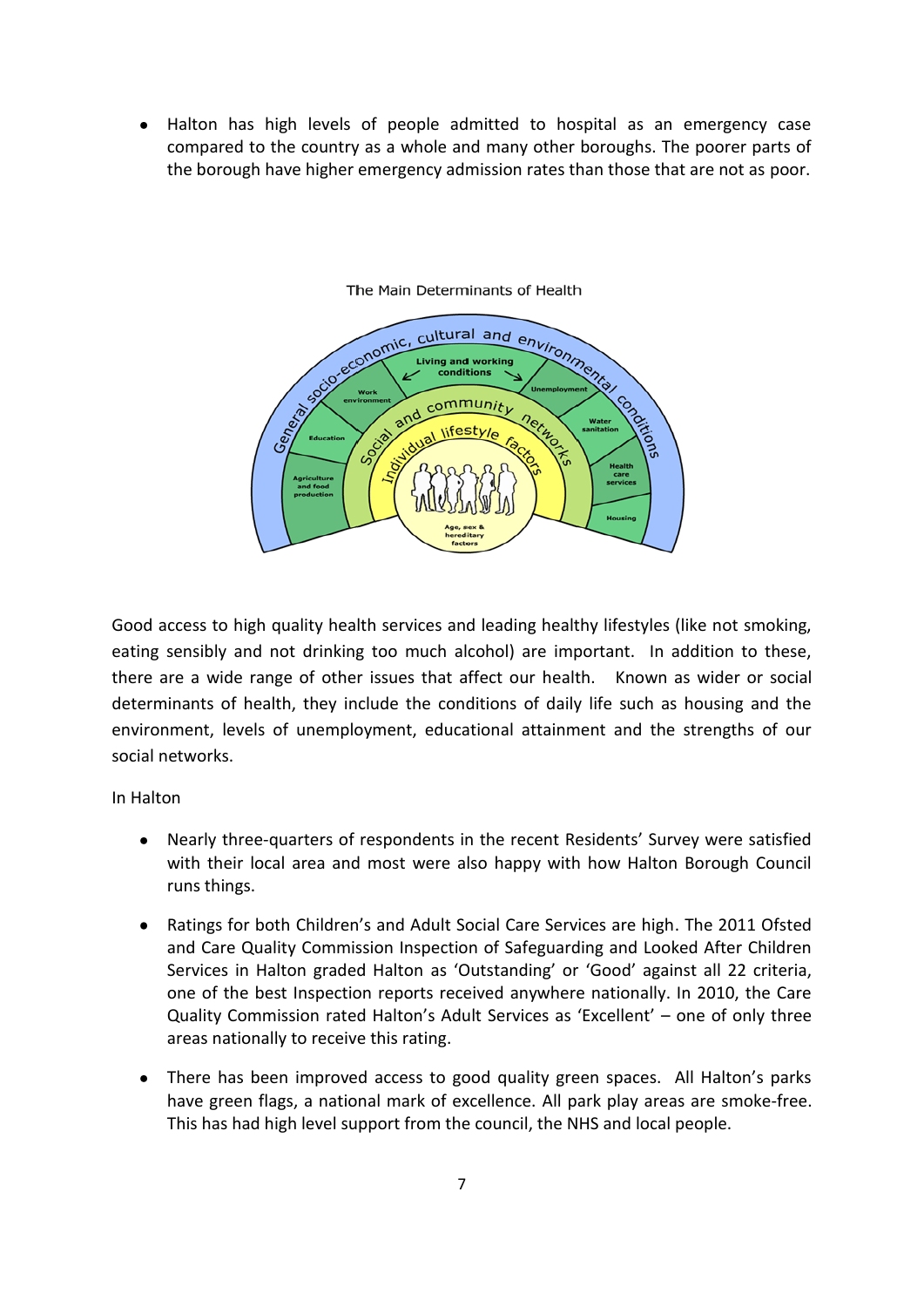- The percentage of children achieving a good level of development at age 5 was the lowest in England for 2010.
- Unemployment levels are high, especially youth unemployment.
- The proportion of young people obtaining 5 or more grade A\*-C GSCEs was 86.6% in 2011. This continues the upward trend that has seen rates rise by 34% since 2005/06 and is well above national and regional averages. Including English and Maths, the figure was 56.3%, a rise of 23% since 2005/06.
- Households experiencing fuel poverty, i.e. having to spend over 10% of their income on heating their homes, have nearly doubled since 2006.

Some members of society are particularly vulnerable to experiencing poor health. Some examples include:

- In Halton, as the number of older people rises, the numbers developing dementia is forecast to rise.
- Those with physical, sensory, or learning disabilities often have poor overall health experience and life opportunities.
- The number of children and adults with learning disabilities is projected to increase over time. This is partly due to better healthcare leading to patients living longer with more complex health needs. The type of care needed is also likely to change over time with more flexible care being required.
- Children who have been in Care tend to have worse states of mental wellbeing and lower educational attainment than children who have not been in Care
- For children and older people alike, accidental injuries are a major cause of emergency admissions to hospital.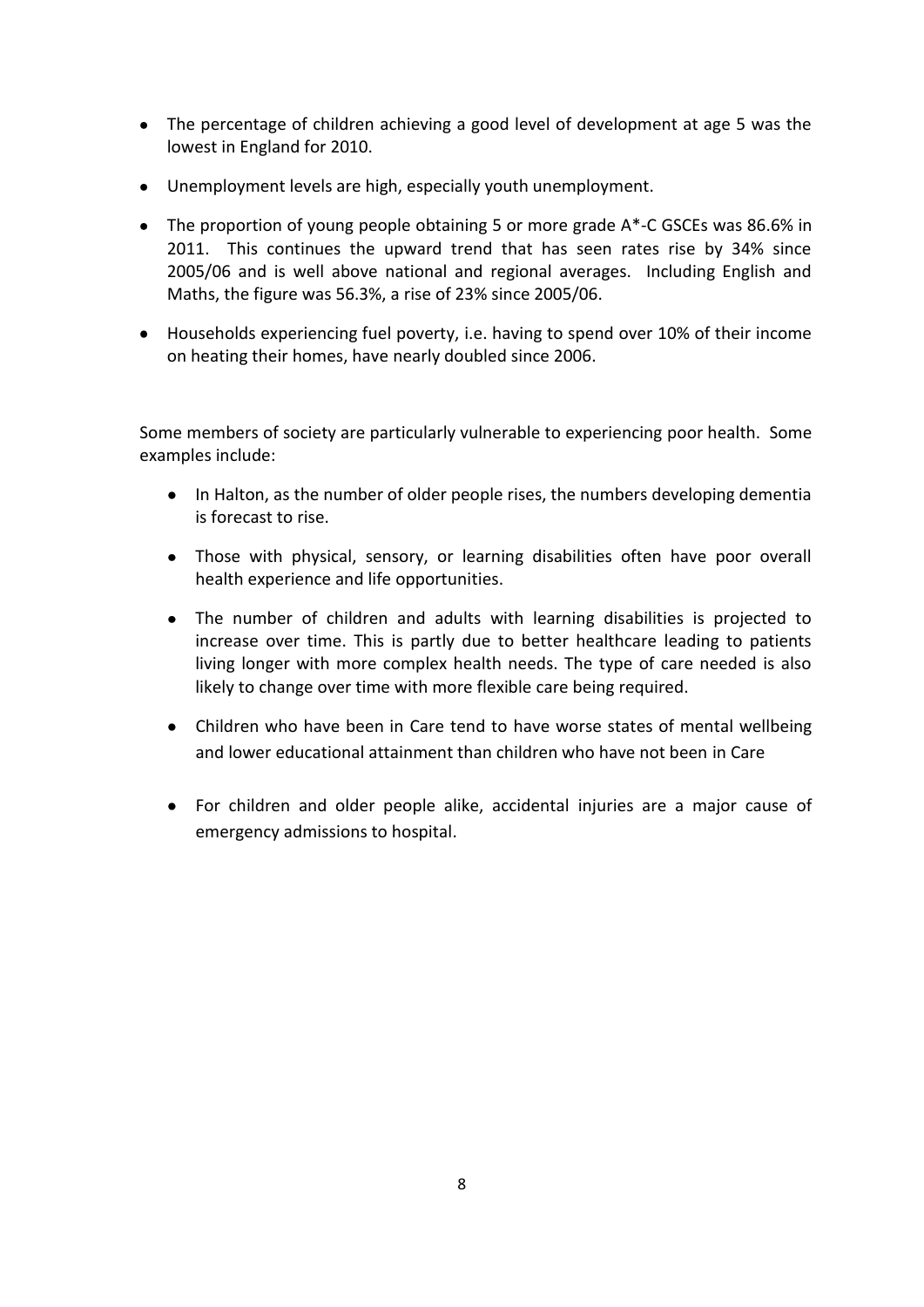# **4. Priorities and Targets for delivery**

## **What are our priorities for action?**

The priorities identified for action by the Health and Wellbeing Board are as follows:

- Prevention and early detection of cancer
- Improved Child Development
- Reduction in the number of fall in adults.
- Reduction in the harm from alcohol
- Prevention and early detection of mental health conditions.  $\bullet$

# **How did we decide on these priorities?**

The key themes and priorities to improving health and wellbeing in Halton have been identified using evidence from the Joint Strategic Needs Assessment (JSNA - a detailed assessment of all health and wellbeing needs in Halton). This assessment provided us with a long list of potential priorities to choose from.

Whilst the JSNA provides us with evidence to help us to determine priorities we also know that the skills and experience of local communities are a crucial part of painting a fuller picture of local need. Therefore, in developing our strategy and deciding on our priorities we have consulted with key partners, local people, including children and young people and community groups, to gain their views on the key health and wellbeing priorities for Halton.

We have also taken into account the recent Outcomes Frameworks for Public Health, the NHS, Adult Social Care and the emerging Children and Families. This ensures that it is in line with national as well as local priorities.

All of this information has played an important role in determining our local priorities. Following collation of this information the Board used a Prioritisation Tool to enable them to score the emerging priorities and make evidence based decisions about the priorities they would need to focus upon. A copy of the Prioritisation Tool is available in the Appendices section of the Strategy. It scores the priority against a range of factors including strategic fit, health inequalities, strength of evidence, value for money, clinical benefit and number of people benefitting.

Progress against priorities will be reviewed on an annual basis and further on-going analysis via the JSNA will be used to determine whether these initial priorities are still relevant and continue to reflect need.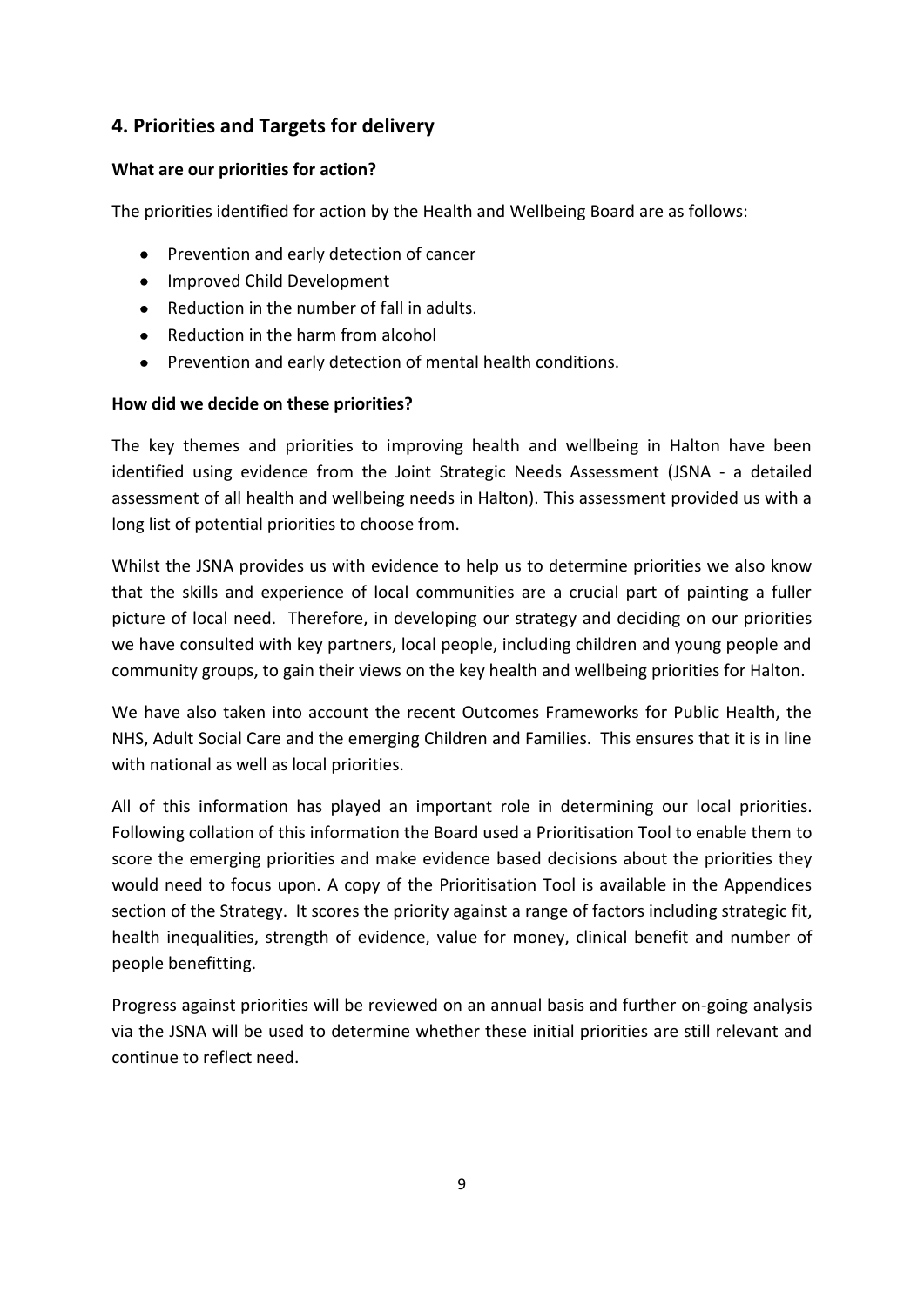# **5. Turning our priorities into action**

In order to tackle our priorities a series of interventions will be needed. These may be services for individuals or communities to use, they may be structural such as improving access to green spaces and local facilities, they may be educational and informative, or they may be about lobbying for change. An example of this was when local people got involved in letting the Government know how they felt about the plans for a ban on smoking in public places.

A set of co-ordinated interventions will be needed for each priority. These will be outlined in a multi-agency Action Plan. All plans will be underpinned by a set of core principles:

- 1. Have an **emphasis on prevention and early detection/intervention**
- 2. Maintain quality, cost and resource effectiveness
- 3. Ensure equity of access, providing appropriate levels of support to meet needs.
- 4. Be evidence based, e.g. NICE guidance, Marmot Review, and meet quality standards
- 5. Promote community engagement, using and building local assets and listening to local people
- 6. Take account of national policy as well as joining up co-dependent local strategies and commissioning plans to avoid duplication. Many behaviours and wider determinants are co-dependent, complement and overlap other strategies.
- 7. Use the JSNA and other local intelligence (data, surveys, impact assessments and performance) and customer feedback
- 8. Balance between borough level action and targeting within key settings and the Health & Wellbeing Areas
- 9. Consider action at all stages of life as appropriate
- 10. Be innovative where evidence of effective interventions is limited, making sure evaluation is built in from the beginning and outcomes are monitored.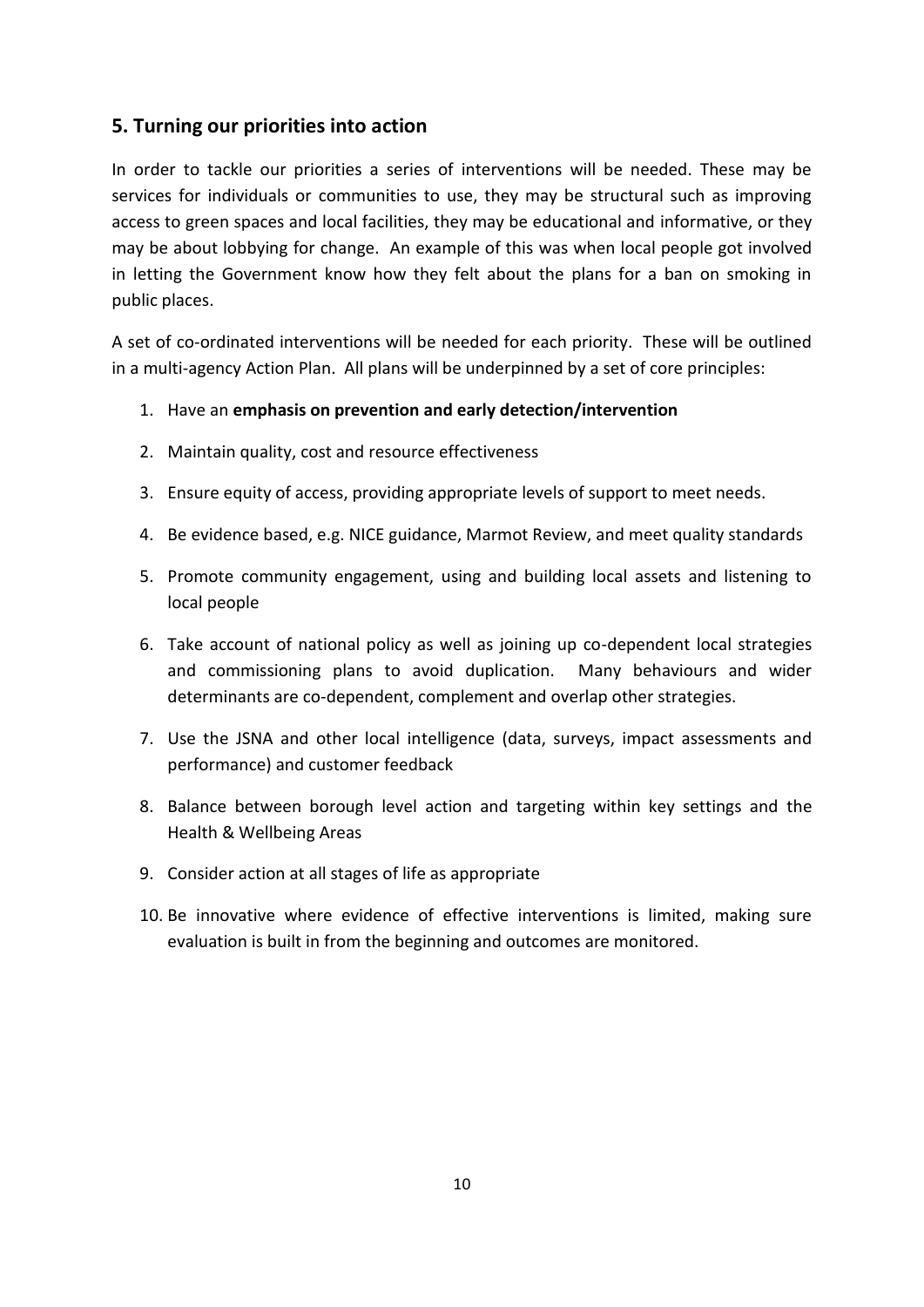#### **Who will be responsible for making sure it happens?**

Ultimate responsibility for the implementation of the Strategy will lie with the Health and Wellbeing Board. However, it will need to employ the expertise of the Health and Wellbeing Board Sub Groups and the wider partnership to ensure this happens.



The Board will establish Task and Finish Groups that will be responsible for developing action plans for each one of the priority areas. These groups will feed into the Commissioning Sub Group who will, in turn, co-ordinate commissioning activity to address identified needs.

The Action Plans will detail what will be delivered, by whom, by when and what outcomes can be expected. Where there are already strategies and commissioning plans in place, these will be reviewed and updated as necessary. Once they are agreed by the Health and Wellbeing Board, the Commissioning Sub Group will be responsible for ensuring the plan is delivered and provide progress reports to the Board.

The successful implementation of the Strategy may mean staff working in new ways. All partners will need to ensure the local workforce is trained and enabled to do this. Action plans will need to reflect staff training and development requirements. The Health and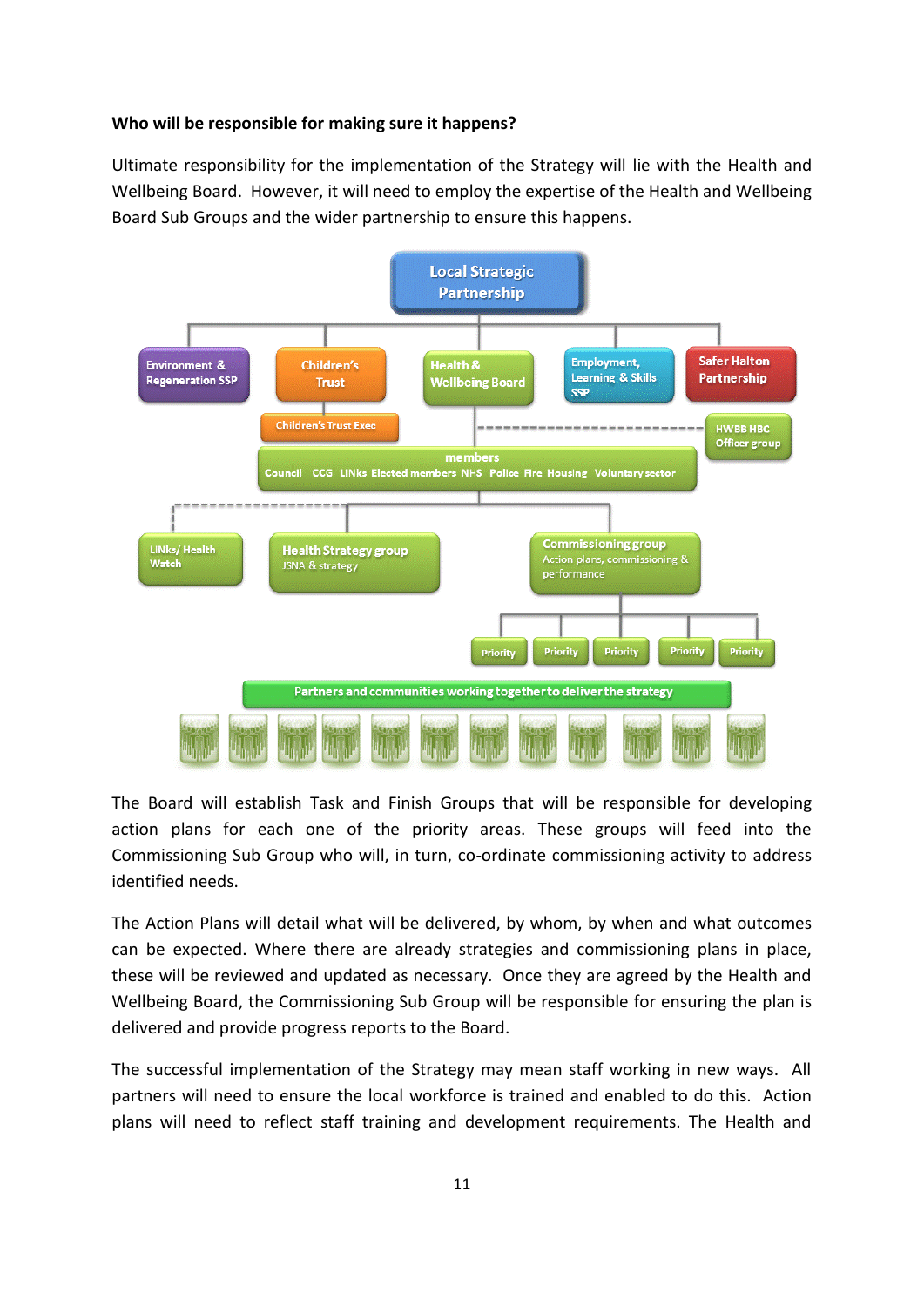Wellbeing Board will need to form links to the staff development and training functions in both commissioning and provider member agencies to support this.

The Board also recognises that the success of the Strategy will depend upon partnership working in its broadest sense, if we are to achieve the best possible outcomes for everyone who lives or works in Halton. Local residents, statutory, voluntary, community and commercial organisations all have an important role to play in the delivery of the health and wellbeing agenda. This is even more imperative given the challenges brought about by the current economic climate.

#### **Health and Wellbeing Areas**

The Health and Wellbeing Board in partnership with Halton Borough Council has developed the concept of Health and Wellbeing Areas based on the existing seven Area Forum boundaries. This is in recognition of the fact that, whilst there are common issues across the borough, there are different needs across communities and one approach does not necessarily meet the needs of all.

The aim of the Health and Wellbeing areas therefore is to work alongside local communities to address specific issues and wherever possible, tailor services to meet the needs of that particular community. This approach will move away from the traditional approach of delivering health and wellbeing services and instead will focus upon a grass roots Community Development approach.

#### **Wellbeing Practices**

This approach is complemented by the development of the Well Being Practice model by NHS Halton CCG and their commissioning intentions to focus provision around local communities. GP Practices working as part of the Health and Wellbeing Practice approach will seek to deliver a culture change by enabling their patients to improve their health by accessing local services and facilities, using self-help tools, accessing training and participating in the local community.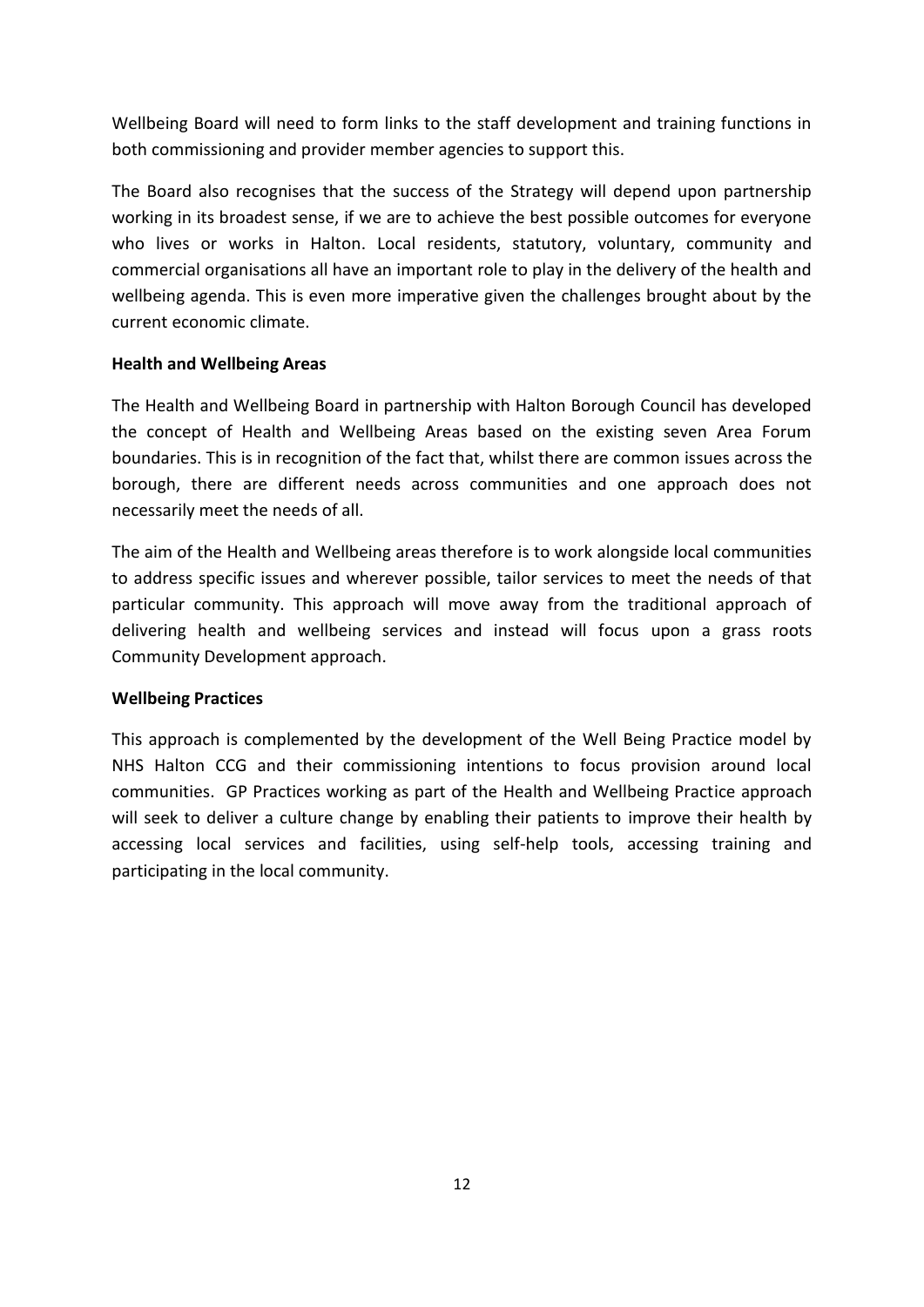# **6. How will we know if we have been successful?**

The Overarching Outcome for the Strategy is *to improve the health and wellbeing of Halton people so they live longer, healthier and happier lives.*

It is important to make sure that real health and wellbeing improvements are delivered through the implementation of this strategy. The best way to achieve this is to use recognised measures to monitor the benefits arising from agreed priority actions.

An 'Outcomes Framework' provides a template of how measures can be used to monitor different priority areas. There are currently a number of recognised outcomes frameworks covering the NHS, Adult Social Care and Public Health. We will use these to inform our overall outcome measures and our performance indicators. As we achieve our desired outcomes we will review our priorities and change them if appropriate.

It is also important that the quality of what we are delivering is monitored to make sure people have a positive experience. Ongoing customer feedback as well as activities such as local surveys and focus groups will be used to monitor current services and see where any improvements need to be made. The discussions that have taken place during the development of this framework should continue throughout the lifetime of the Strategy and to help in the development of the next JSNA and Strategy.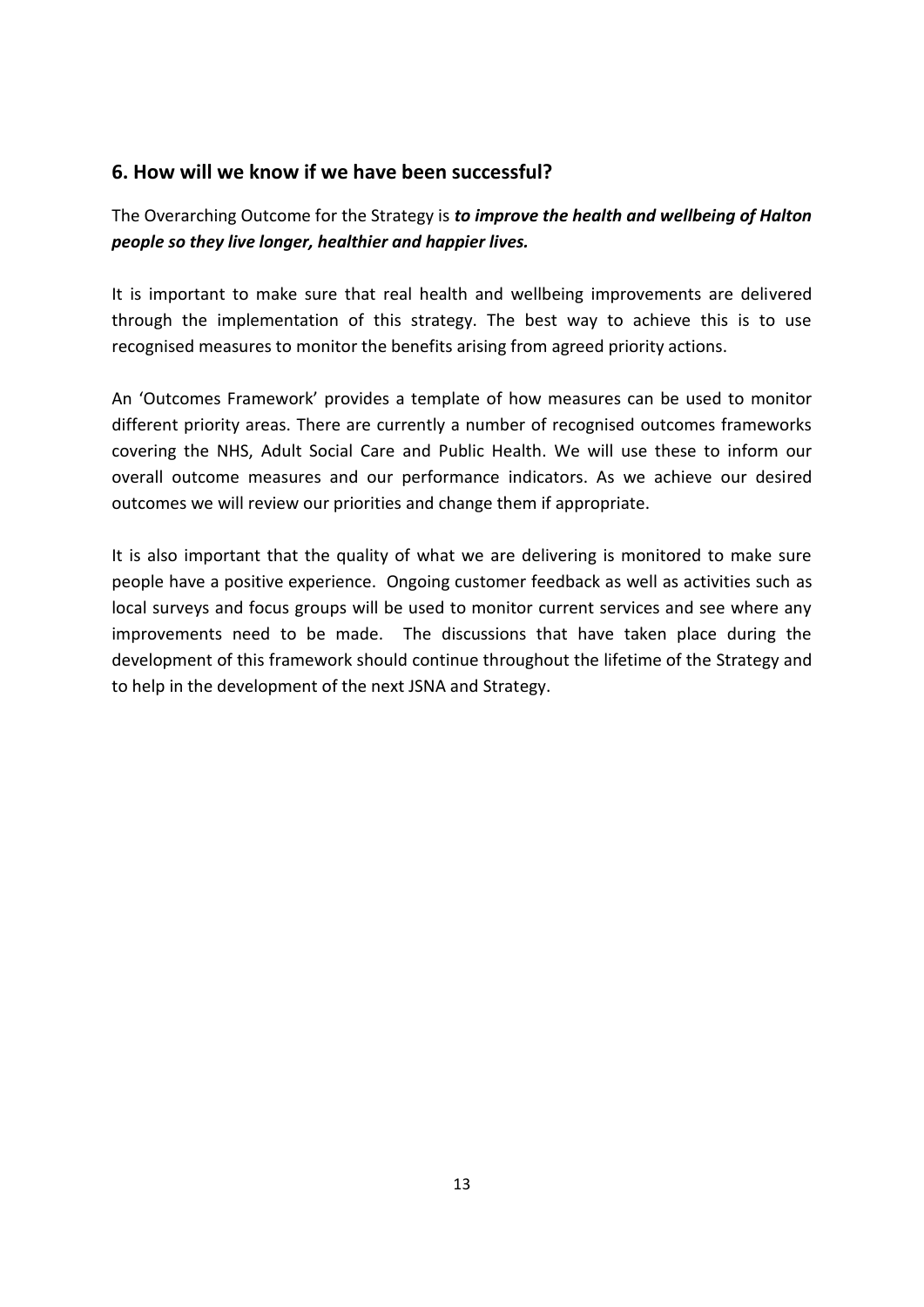# **7. Documents used in the production of the strategy**

Halton Joint Strategic Needs Assessment (JSNA):

<http://www.haltonandsthelenspct.nhs.uk/pages/YourHealth.aspx?iPageId=12569>

Health and Wellbeing Consultation report

NHS Outcomes Framework:

[http://www.dh.gov.uk/en/Publicationsandstatistics/Publications/PublicationsPolicyAndGuid](http://www.dh.gov.uk/en/Publicationsandstatistics/Publications/PublicationsPolicyAndGuidance/DH_131700) [ance/DH\\_131700](http://www.dh.gov.uk/en/Publicationsandstatistics/Publications/PublicationsPolicyAndGuidance/DH_131700)

Public Health Outcomes Framework: Healthy lives, healthy people: Improving outcomes and supporting transparency:

[http://www.dh.gov.uk/en/Publicationsandstatistics/Publications/PublicationsPolicyAndGuid](http://www.dh.gov.uk/en/Publicationsandstatistics/Publications/PublicationsPolicyAndGuidance/DH_132358) [ance/DH\\_132358](http://www.dh.gov.uk/en/Publicationsandstatistics/Publications/PublicationsPolicyAndGuidance/DH_132358)

Adult Social Care Outcomes Framework:

[http://www.dh.gov.uk/en/Publicationsandstatistics/Publications/PublicationsPolicyAndGuid](http://www.dh.gov.uk/en/Publicationsandstatistics/Publications/PublicationsPolicyAndGuidance/DH_133334) [ance/DH\\_133334](http://www.dh.gov.uk/en/Publicationsandstatistics/Publications/PublicationsPolicyAndGuidance/DH_133334)

JSNAs and joint health and wellbeing strategies – draft guidance

[http://healthandcare.dh.gov.uk/files/2012/01/JSNAs-and-joint-health-and-wellbeing](http://healthandcare.dh.gov.uk/files/2012/01/JSNAs-and-joint-health-and-wellbeing-strategies-draft-strats.pdf)[strategies-draft-strats.pdf](http://healthandcare.dh.gov.uk/files/2012/01/JSNAs-and-joint-health-and-wellbeing-strategies-draft-strats.pdf)

# **8. Supporting Plans and Strategies**

Tobacco Control Strategy and Action Plan 2012/13

Alcohol 12 Point Plan

Healthy Weight Strategy 2012

[Sports Strategy 2012-2015](http://moderngov.halton.gov.uk/mgConvert2PDF.aspx?ID=15235)

[Cancer Action Plan](http://www.haltonandsthelenspct.nhs.uk/library/documents/HTSHcanceractionplanapril2011.pdf)

Halton and St. Helens Dental Commissioning Strategy 2011

Delivery of Diabetes Services within Halton and St. Helens PCT 2008-2013

[Child & Family Poverty Strategy and Development Plan](http://www3.halton.gov.uk/lgnl/pages/86821/86827/174277/HALTON_CHILD__FAMILY_POVERTY_STRATEGY_2011-13.pdf)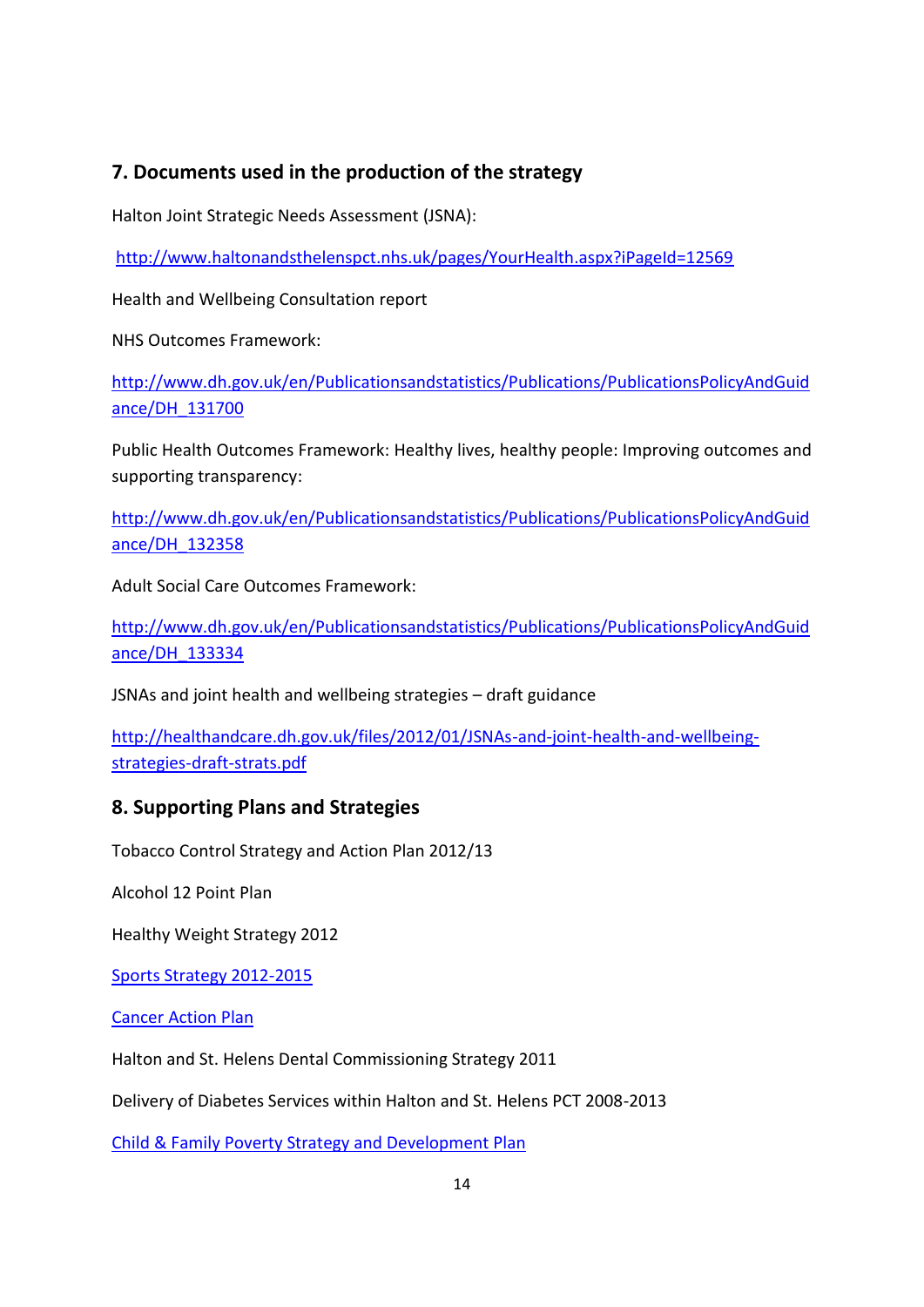[CCG Plan on a Page](http://councillors.halton.gov.uk/documents/s25677/Halton%20CCG%20PoP%20March%202012.doc.pdf)

[Halton's Sustainable Community Strategy 2011](http://www3.halton.gov.uk/councilanddemocracy/neighbourhoodpartnerships/communitystrategy/)-2026

[Children & Young People's Plan](http://www.haltonpartnership.net/childrenstrust/images/stories/pdfs/CYP_Plan_web.pdf)

[Local Development Framework](http://www3.halton.gov.uk/environmentandplanning/planning/localdevelopmentframework/)

[Halton Borough Council's Major Emergency Plan](http://www3.halton.gov.uk/councilanddemocracy/emergencies/civilemergenciesemergencyplan/)

[Halton and St Helens PCT Major Incident Plan](http://www.haltonandsthelenspct.nhs.uk/library/documents/HTSHhaltonandsthelenspctmajorincidentplanversion2.0april2011.pdf)

Cheshire & Merseyside Joint Outbreak Control Plan 2011-12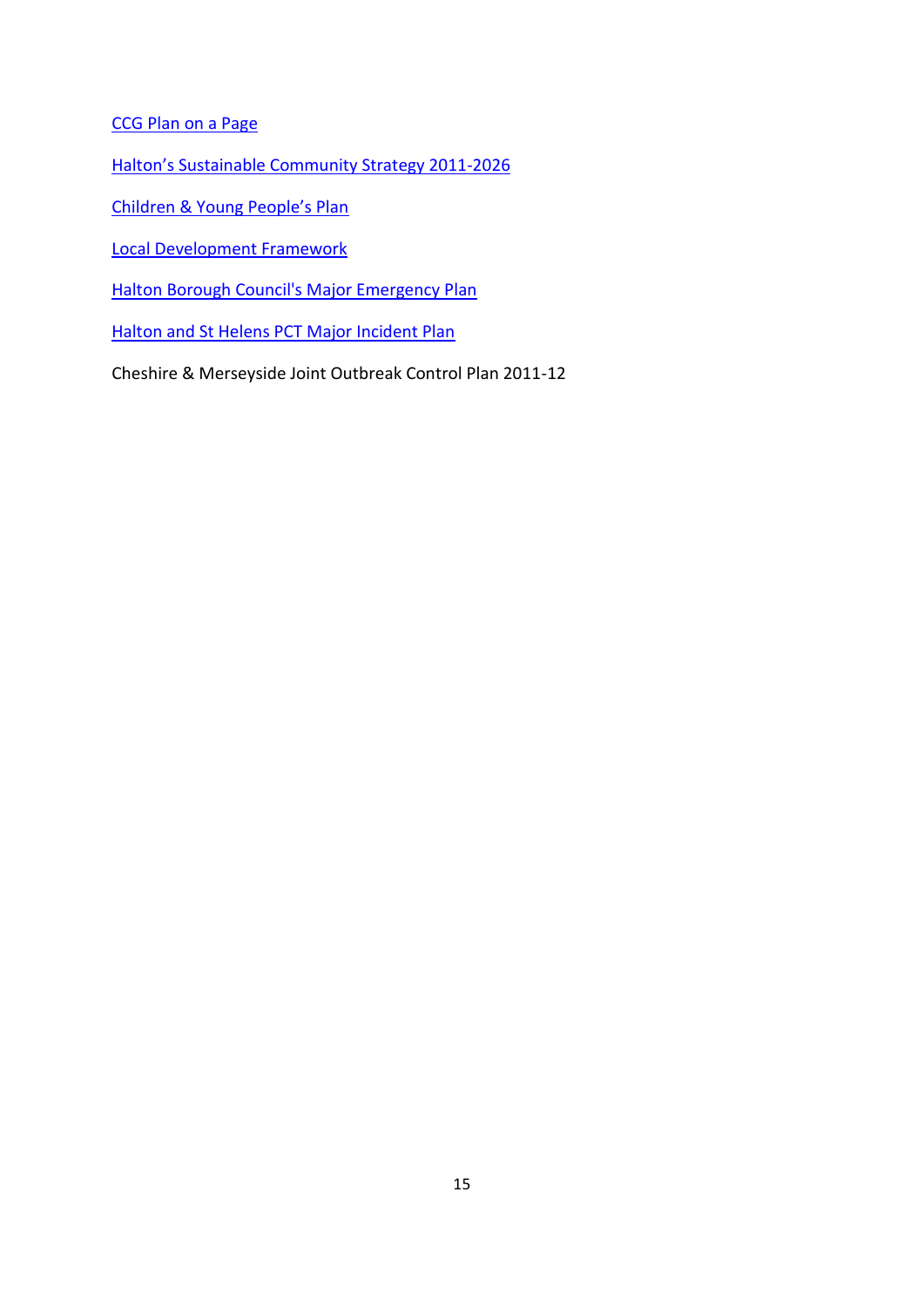# **Appendix 1**

# **HALTON HEALTH AND WELLBEING PRIORITISATION TOOL**

| <b>FACTOR</b>                                                                                                                                                                                      | <b>RANKING</b>              | <b>VERY LOW</b>                                                     | LOW                                                                                                              | <b>MID SCALE</b>                                                                                               | <b>HIGH</b>                                                                                                                                        | <b>TOP</b>                                                                                                                         | <b>SCORE</b>                     |
|----------------------------------------------------------------------------------------------------------------------------------------------------------------------------------------------------|-----------------------------|---------------------------------------------------------------------|------------------------------------------------------------------------------------------------------------------|----------------------------------------------------------------------------------------------------------------|----------------------------------------------------------------------------------------------------------------------------------------------------|------------------------------------------------------------------------------------------------------------------------------------|----------------------------------|
|                                                                                                                                                                                                    | <b>OF</b><br><b>FACTORS</b> |                                                                     | 2                                                                                                                |                                                                                                                |                                                                                                                                                    |                                                                                                                                    | <b>SCALE X</b><br><b>RANKING</b> |
| <b>Strategic Fit:</b><br>National requirement or NHS<br>Target as defined in the current<br>Outcomes Framework,<br>CQC<br>or meeting<br>Indicators<br>local<br>needs as defined by the JSNA        | <b>High</b>                 | Not a national<br>requirement or<br>NHS target and<br>not in JSNA   | Addresses<br>one<br>target or national<br>requirement<br>but<br>low or no priority<br>in JSNA                    | Addresses<br>two<br>targets or national<br>requirements<br>or<br>priority in JSNA                              | Addresses<br>three<br>targets or national<br>requirements<br>or<br>high JSNA priority                                                              | Addresses four or<br>more targets<br>or<br>national<br>requirements<br>or<br>very high priority in<br><b>JSNA</b>                  |                                  |
| <b>Health Inequalities:</b><br>Addressing health inequality or<br>health inequity - i.e. where<br>patients have not had service in<br>the past or have had unequal<br>access or quality of service | High                        | <b>Does</b><br>not<br>address<br>an<br>inequality<br>or<br>inequity | Partially<br>addresses<br>an<br>inequality<br>for<br>a<br>very small number<br>of people                         | Partially addresses<br>an inequality<br>on<br>inequity                                                         | Has the potential to<br>make a significant<br>impact<br>on<br>inequalities                                                                         | Completely<br>addresses<br>an<br>inequality<br>or<br>inequity<br>for<br>a<br>specific group                                        |                                  |
| <b>Strength of Evidence:</b><br>How strong is the evidence<br>available for this service in<br>terms of demonstrating a better<br>outcome?                                                         | High                        | No evidence of<br>benefit                                           | There is a limited<br>οf<br>amount<br>emerging<br>evidence/small<br>scale<br><b>or</b><br>observational<br>study | <b>There</b><br>is<br>some<br>evidence that the<br>intervention works<br>from at least one<br>controlled study | There is evidence<br>effectiveness<br>0f<br>from at least one<br>randomised control<br>trial                                                       | <b>There</b><br>is<br>strong<br>evidence<br>οf<br>effectiveness from<br>meta-analysis<br><b>or</b><br>randomised control<br>trials |                                  |
| Value for money                                                                                                                                                                                    | High                        | <b>VFM</b><br>No<br>calculations<br>available                       | More<br>expensive<br>than<br>current<br>but<br>service<br>innovative or new<br>way of working                    | About the same as<br>current service but<br>will be investing to<br>save                                       | Better than current<br>and clear evidence<br>for making medium<br>longer term<br>and<br>but supported by<br>programme<br>budgeting<br>intelligence | Clear cost benefit<br>ratio and/or good<br>programme<br>budgeting<br>intelligence<br>to<br>support investment                      |                                  |
| <b>Magnitude of clinical Benefit:</b><br>What is the scale of the benefit                                                                                                                          | High                        | Negligible<br>improvement in                                        | A<br>small<br>improvement<br>in.                                                                                 | Moderate<br>improvements<br>in.                                                                                | Significant<br>improvements<br>in.                                                                                                                 | Large and proven<br>improvements<br>in.                                                                                            |                                  |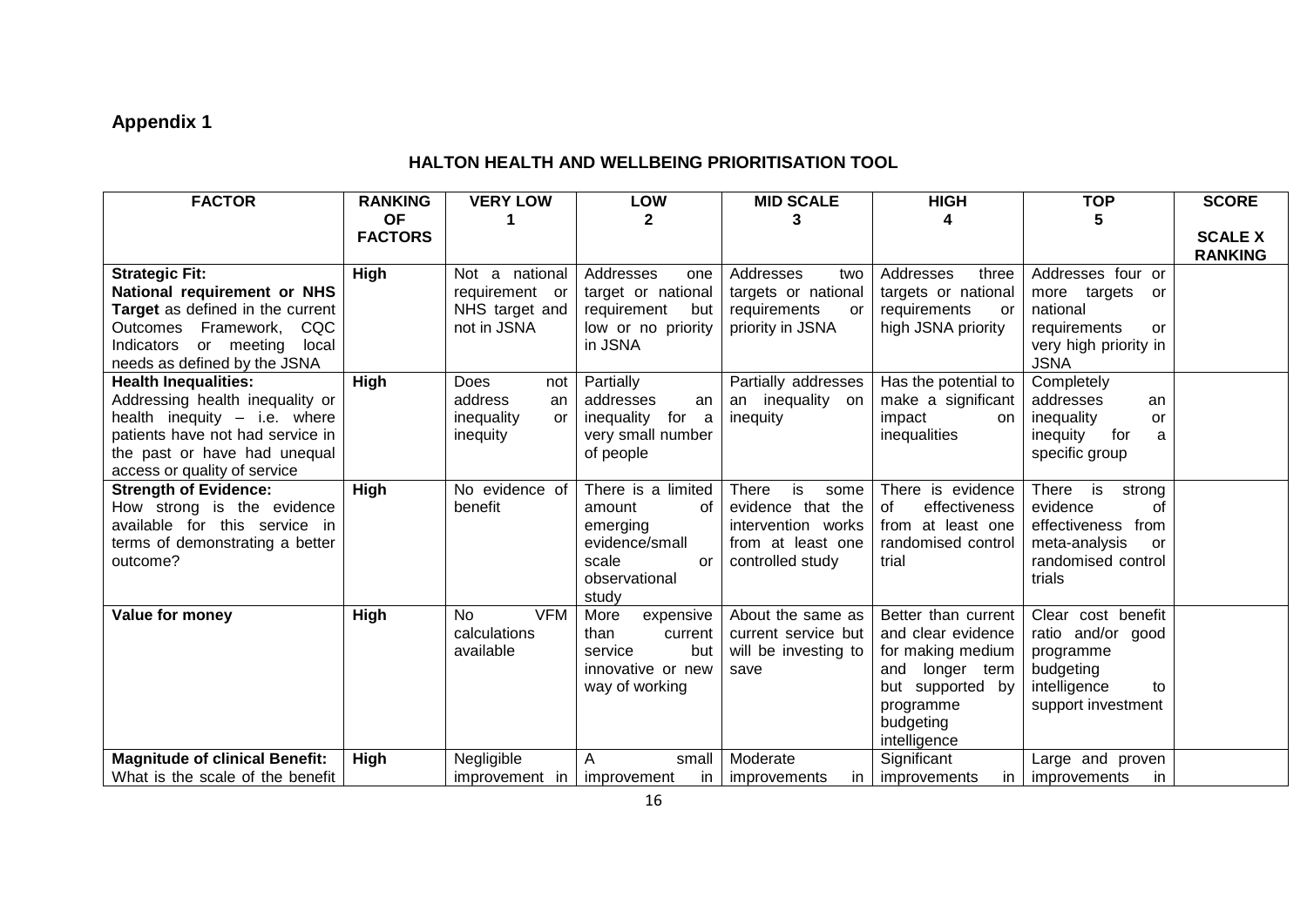| in terms of Quality of<br>Life |               | health            | or      | life       | health            | <b>or</b>  | life | health              | or | life       | health                | or | life   | health               | or | life |  |
|--------------------------------|---------------|-------------------|---------|------------|-------------------|------------|------|---------------------|----|------------|-----------------------|----|--------|----------------------|----|------|--|
| improvements, cure, etc        |               | expectancy        |         | expectancy |                   | expectancy |      | expectancy          |    | expectancy |                       |    |        |                      |    |      |  |
| Number of people benefiting:   | High          | One person in     |         |            | 2-99 people would |            |      | 100-999             |    | people     | 1000-4999 people      |    |        | Over 5000 people     |    |      |  |
| How many people are likely to  |               | the               | borough |            | benefit           |            |      | would benefit       |    |            | could benefit         |    |        | could benefit        |    |      |  |
| benefit/how many people are    |               | would benefit     |         |            |                   |            |      |                     |    |            |                       |    |        |                      |    |      |  |
| affected?                      |               |                   |         |            |                   |            |      |                     |    |            |                       |    |        |                      |    |      |  |
|                                |               |                   |         |            |                   |            |      |                     |    |            |                       |    |        |                      |    |      |  |
| <b>Public acceptability</b>    | <b>Medium</b> | There             |         | is l       | There is evidence |            |      | There is evidence   |    |            | <b>There</b>          |    | is     | There                |    | is   |  |
|                                |               | demonstrable      |         |            | that public would |            |      | that public would   |    |            | demonstrable          |    |        | demonstrable         |    |      |  |
|                                |               | evidence          |         | that       | find it somewhat  |            |      | have no preference  |    |            | evidence              |    | public | evidence             |    | that |  |
|                                |               | public are likely |         |            | unacceptable      |            |      | on acceptability    |    |            | find it acceptable    |    |        | public would find it |    |      |  |
|                                |               | to find it highly |         |            |                   |            |      |                     |    |            |                       |    |        | highly acceptable    |    |      |  |
|                                |               | unacceptable      |         |            |                   |            |      |                     |    |            |                       |    |        | and desirable        |    |      |  |
| <b>Risk of not investing</b>   | <b>Medium</b> | No risk           |         |            | Some risk         |            |      | Risk is fairly high |    |            | Risk is high and      |    |        | Risk is very high as |    |      |  |
|                                |               |                   |         |            |                   |            |      |                     |    |            | will affect viability |    |        | organisation         |    | has  |  |
|                                |               |                   |         |            |                   |            |      |                     |    |            | or reputation         |    |        | binding              |    |      |  |
|                                |               |                   |         |            |                   |            |      |                     |    |            |                       |    |        | commitment           |    |      |  |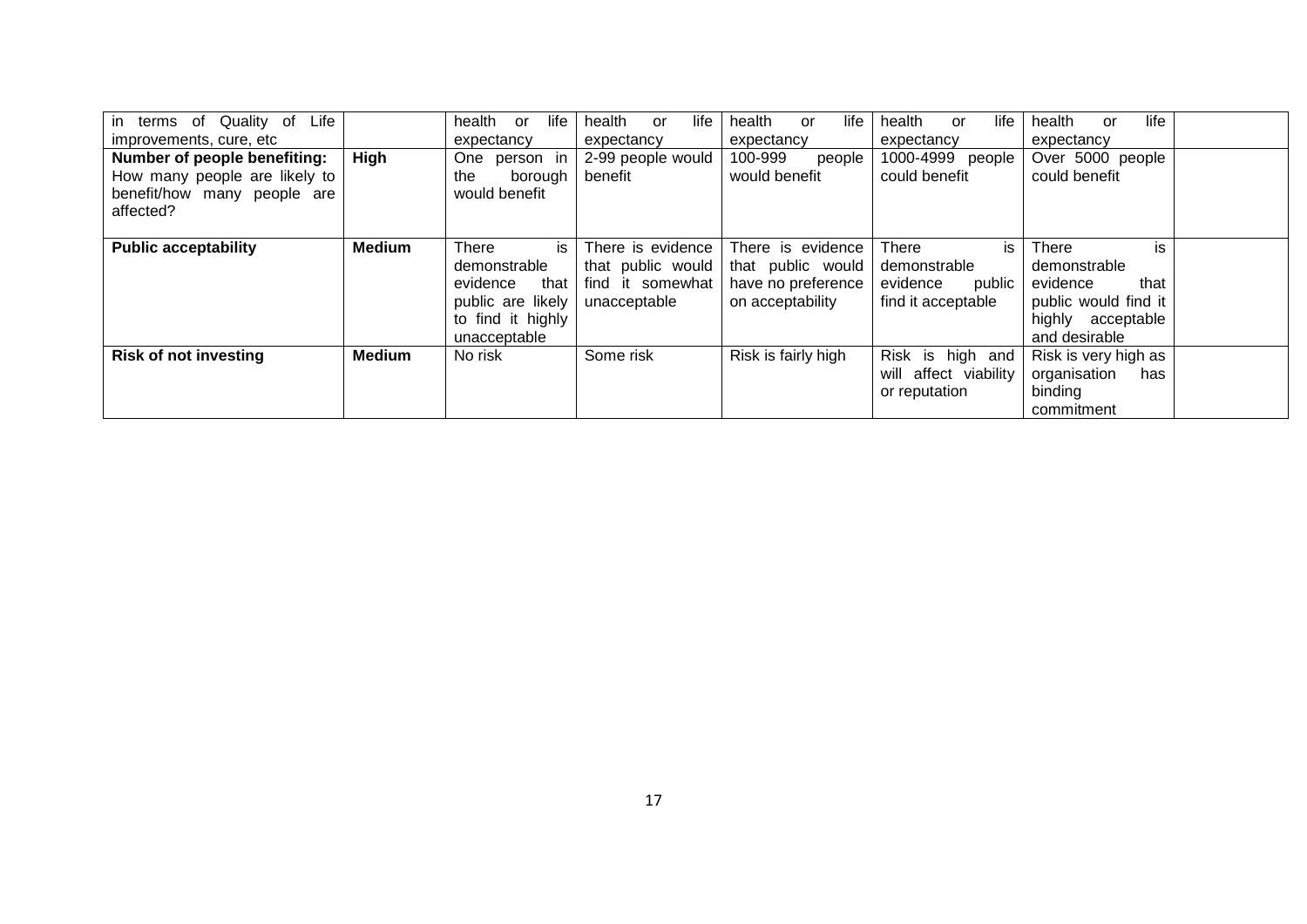# **Appendix 2**

# **The Story Behind the Priorities**

This section details the reasons why our priorities were chosen and how they link to the national outcomes frameworks:

## *KEY:*

PHOF: Public Health Outcomes Framework ASCOF: Adult Social Care Outcomes Framework NHSOF: NHS Outcomes Framework Local: local indicator identified in the JSNA Some indicators in the national outcomes frameworks are not currently collected. Technical specifications for the indicator and ways of collecting the information locally are currently under review. These are known as Placeholder indicators and are included in this section in *italics*.

The national indicators may be built on, taking account of locally agreed commissioning plans and levels of need.

## **Health & Wellbeing Priority – Mental Health**

## **What is the issue?**

- One in four people attending GP surgeries seek advice on mental health.
- Deaths from suicides & undetermined injuries were *31* (2008-10) *Rate 8.2* (England 7.2, NW 9.07 per 100,000 population)
- The number of people suffering from depression is *11,924* (11.94% GP pop aged 18+). Prevalence compared to regional and national
- Dementia: there is an estimated *1082 people aged 65+ compared to 634 people on GP* register (2010-11) with a diagnosis of dementia
- The rate of hospital admissions due to self- harm for under 18s is high
- The mental wellbeing of Children who have been in Care tends to be worse than children who have not been in Care

## **Why did we choose it as a priority?**

- Highest single cause of ill health in the borough
- Impact it has on a person's ability to lead a full and rewarding life
- High priority identified during public consultation
- Amenable to change through a range of evidence-based interventions to promote mental and emotional wellbeing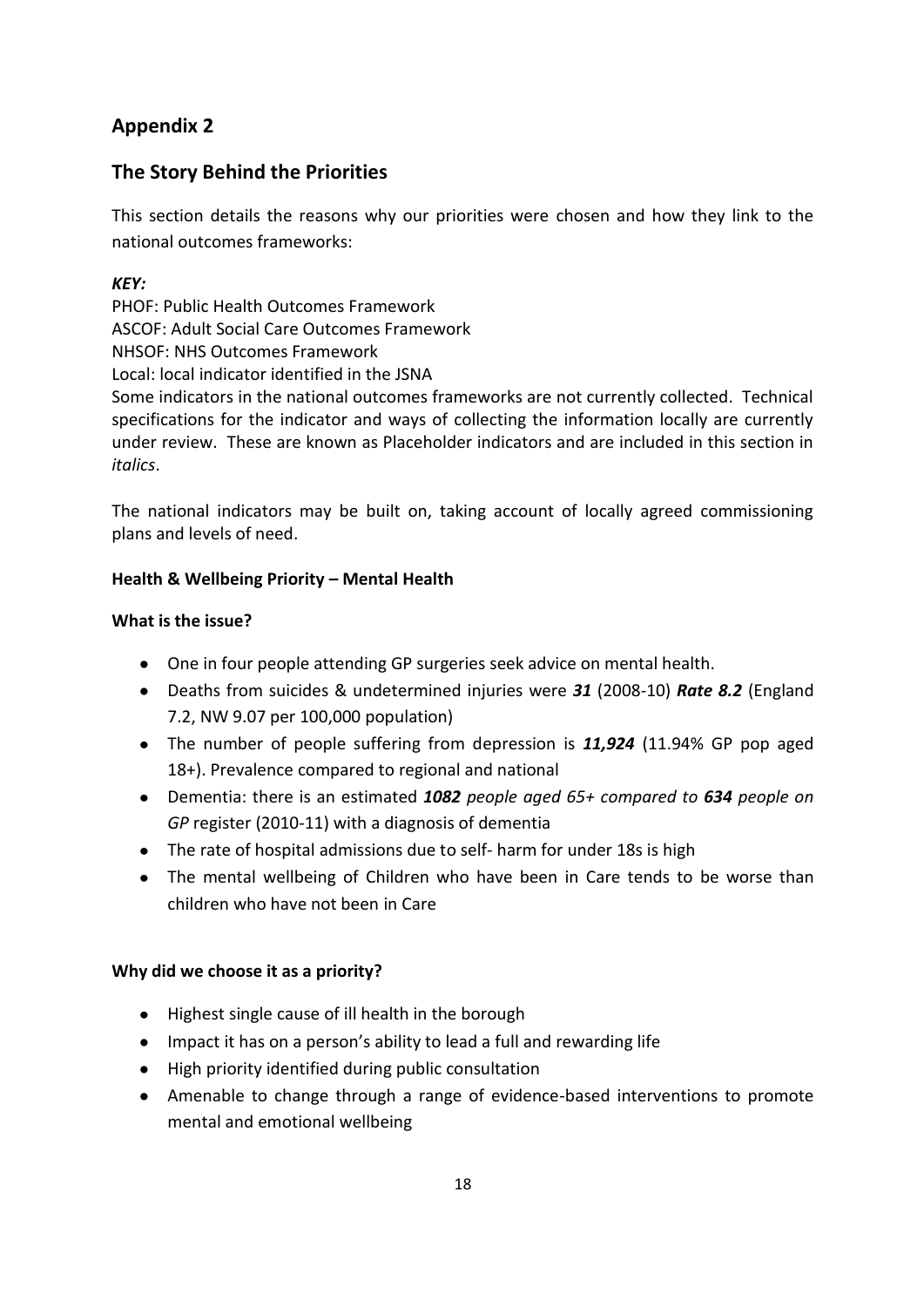- Current economic climate and welfare reforms likely to increase levels of people suffering from mental distress
- Strategic fit with all three national outcomes frameworks

#### **What are we currently doing?**

The Primary Care Mental Health Strategy 2009-2012 will require reviewing and refreshing during 2012 but actions from this strategy have already achieved the implementation of a Single Point of Access to adult mental health services and the development of Improving Access to Psychological Therapies (IAPT) services.

A draft strategy for Managing Common Mental Health Problems was presented to the Partnership Boards in July 2011, with actions to ensure people with common mental health problems are diagnosed as early as possible and provided with treatments within primary care whenever appropriate. This means increasing the knowledge and skills within primary care to diagnose depression and having local services that offer people a choice in their treatment.

The national mental health strategy 2011 "No Health without Mental Health" takes a life course approach and prioritises action to increase early detection and treatment of mental health problems at all ages, as well as robust and comprehensive services for people with severe and enduring mental health problems. The strategy promotes independence and choice for people and recognises that good mental wellbeing brings much wider social and economic benefit for the population. All service delivery should be of high quality with a focus on supporting people to self-manage their condition, optimise recovery for the service user and support for carers.

The redesign of services within 5 Boroughs of the Acute Care Pathway and the Later Life & Memory services aims to facilitate faster access to assessment/treatment and to provide care to people as close to home as possible via home treatment and robust community services.

## **Outcomes: what would success look like?**

- **1. Improved social and emotional health of the population**
- **2. Increased early detection of depression, leading to Improvement in mental wellbeing for people with depression and their families.**

There would be a high level of self-reported wellbeing, with people having happy and fulfilling lives, being able to contribute economically and socially to their own networks and the community as a whole. Those who do experience mental ill health would not feel any stigma attached to the condition and be able to easily and quickly access appropriate levels of professional support to help them recover. Those who do and have experienced mental illness would be able to contribute fully to the community, have good levels of employment in fulfilling jobs. Hospital admissions and deaths due to mental ill health and emotional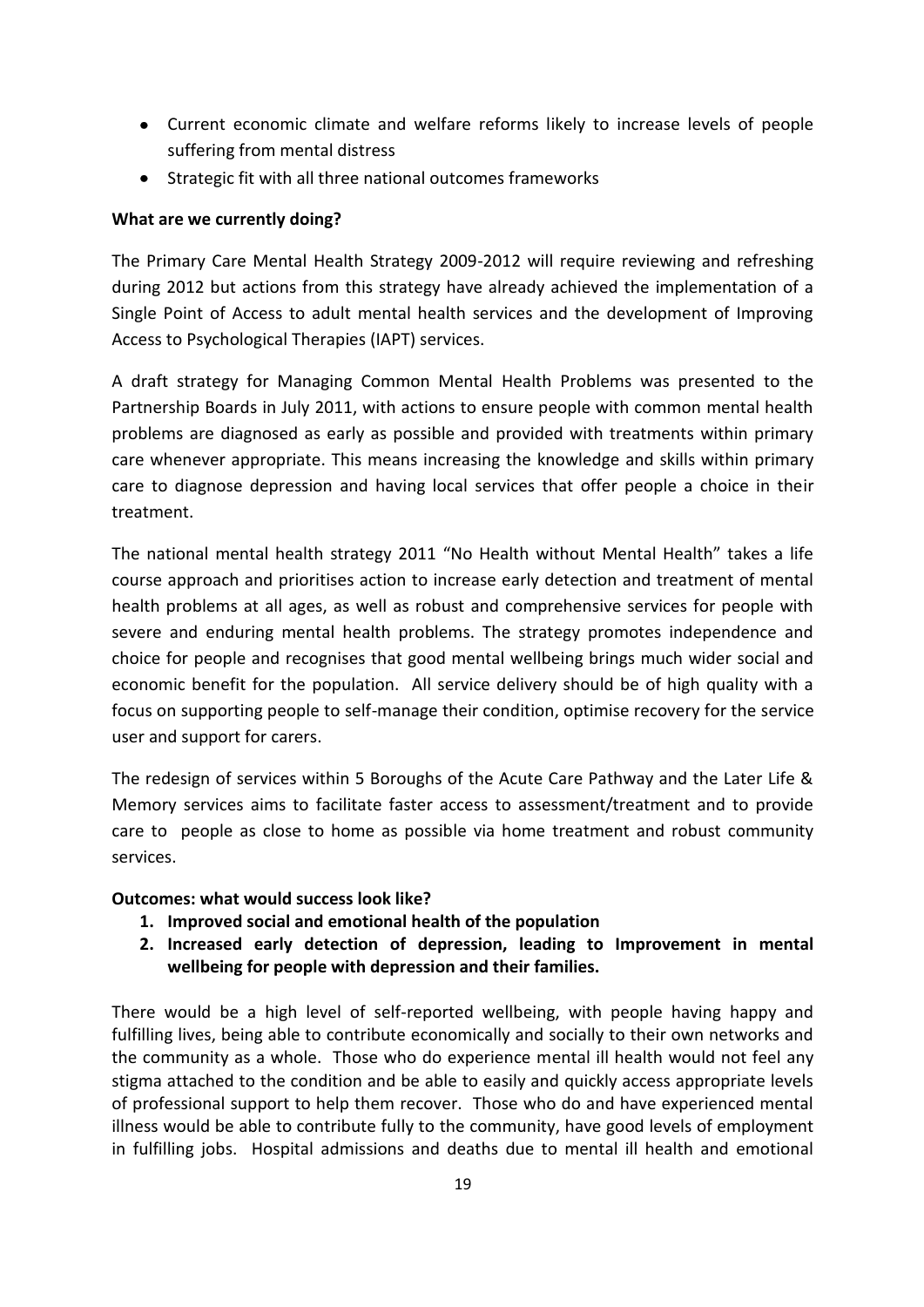distress would be much rarer than they are now. People would live in healthy homes and communities that do not result in them experiencing mental ill health. People with dementia would have good levels of support.

# **Indicators of success**

- Support for women experiencing post natal depression (local)
- Reduced hospital admissions due to self-harm under 18 (PHOF)
- Early detection of depression (local)
- Support people with Dementia, improving quality of local service provision (local)
- Employment for those with a long-term health condition including those with a learning difficulty/disability or mental illness (PHOF & NHSOF)
- Improve access to services, training and employment opportunities for those with disabilities and mental illness (PHOF)
- People are able to find employment when they want, maintain a family and social life and contribute to community life, and avoid loneliness or isolation (ASCOF)
	- Proportion of adults with learning disabilities in paid employment
	- Proportion of adults in contact with secondary mental health services  $\bullet$ in paid employment
	- Proportion of adults with learning disabilities who live in their own home or with their family
	- Proportion of adults in contact with secondary mental health services living independently with or without support
- *Excess under 75 mortality rate in people with serious mental illness (NHSOF & PHOF placeholder indicator)*
- Fuel poverty (PHOF)
- *Emotional wellbeing of looked-after children (PHOF Placeholder indicator)*
- Self-reported wellbeing (based on current measure of seven-item Warwick-Edinburgh Mental Wellbeing Scale) (PHOF)
- Suicide (PHOF)
- *Dementia and its impacts (PHOF Placeholder indicator)*
- Utilisation of green space for exercise/health reasons (PHOF)
- *Social contentedness (PHOF Placeholder)*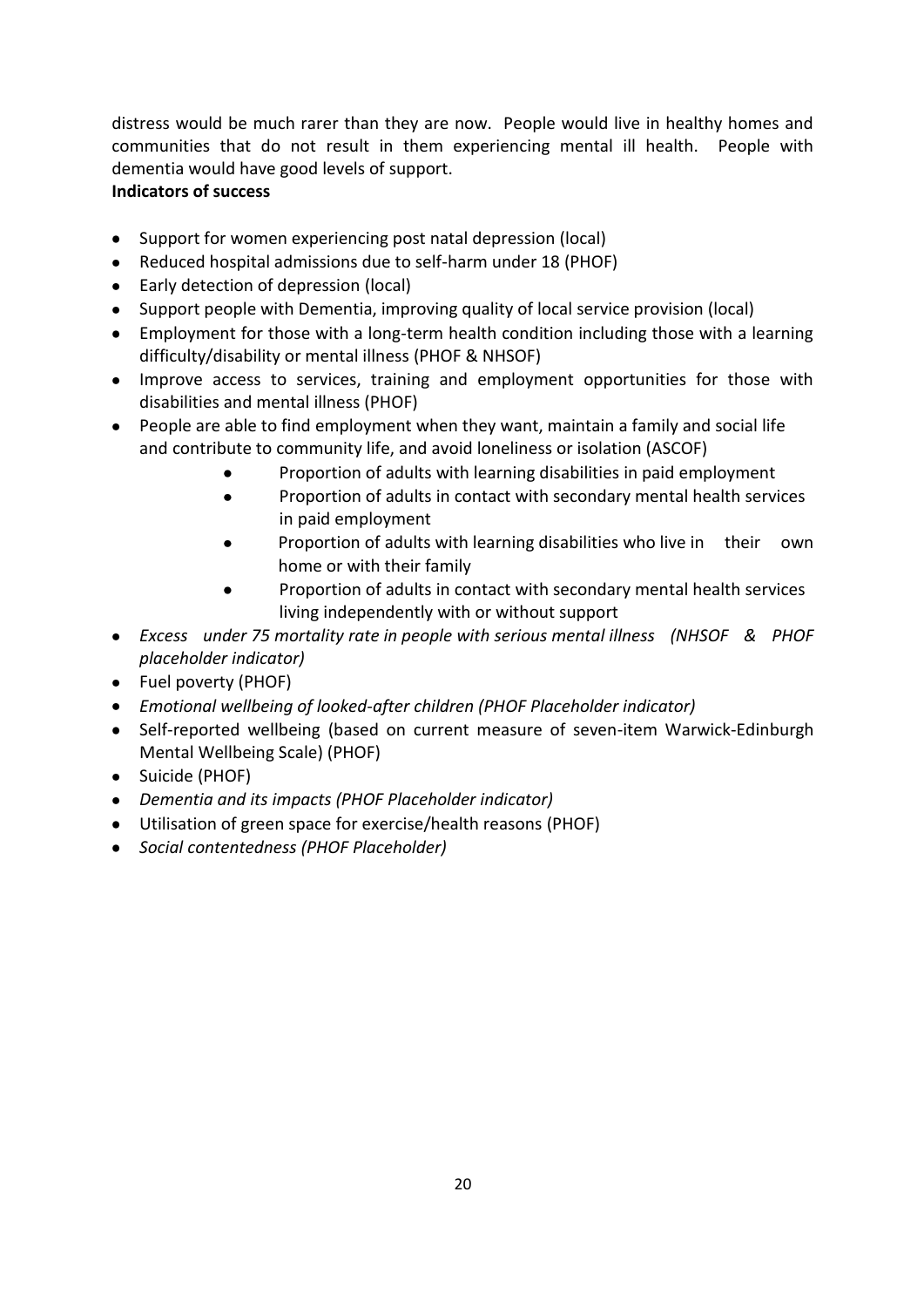#### **Health & Wellbeing Priority – Cancers What is the issue?**

- Death rates for females from all cancers were higher in Halton than anywhere else in  $\bullet$ England for 2008-10
- Death rates under the age of 75 (often referred to as premature mortality) has been falling. However, rates have fallen at a quicker pace elsewhere so the gap between Halton and England has increased.
- Death rates for males are higher than for females. Also they have begun to rise since 2006-08 after many years of a downward trend
- Smoking rates continue to fall, although they remain higher for routine and manual workers than for the population as a whole.
- Survival rates have been rising
- The incidence (new cases per year) has been rising for both men and women.

# **Why did we choose it as a priority?**

- Highest single cause of death in the borough
- Female death rate highest in England
- $\bullet$  High priority identified during public consultation
- Amenable to change through a range of evidence-based interventions to prevent cancers through lifestyle interventions and early detection e.g. through screening
- Strategic fit with the public health and NHS outcomes frameworks  $\bullet$

## **What are we currently doing?**

The Cancer action plan is a working document produced by the cancer action group at Halton and St Helens. It lists key strategies to decrease morbidity and mortality from cancer locally. The action plan needs refining but due to the NHS reconfiguration this has remained on hold. A comprehensive action plan is planned with input from HBC/primary care/key stakeholders and members of the public.

## **Link to existing action plan:**

**[http://www.haltonandsthelenspct.nhs.uk/library/documents/HTSHcanceractionplanapril](http://www.haltonandsthelenspct.nhs.uk/library/documents/HTSHcanceractionplanapril2011.pdf) [2011.pdf](http://www.haltonandsthelenspct.nhs.uk/library/documents/HTSHcanceractionplanapril2011.pdf)**

## **Outcomes: what would success look like?**

- **1. Reduced incidence (new cases) of cancer in the population**
- **2. Improved early detection of the signs and symptoms of cancer**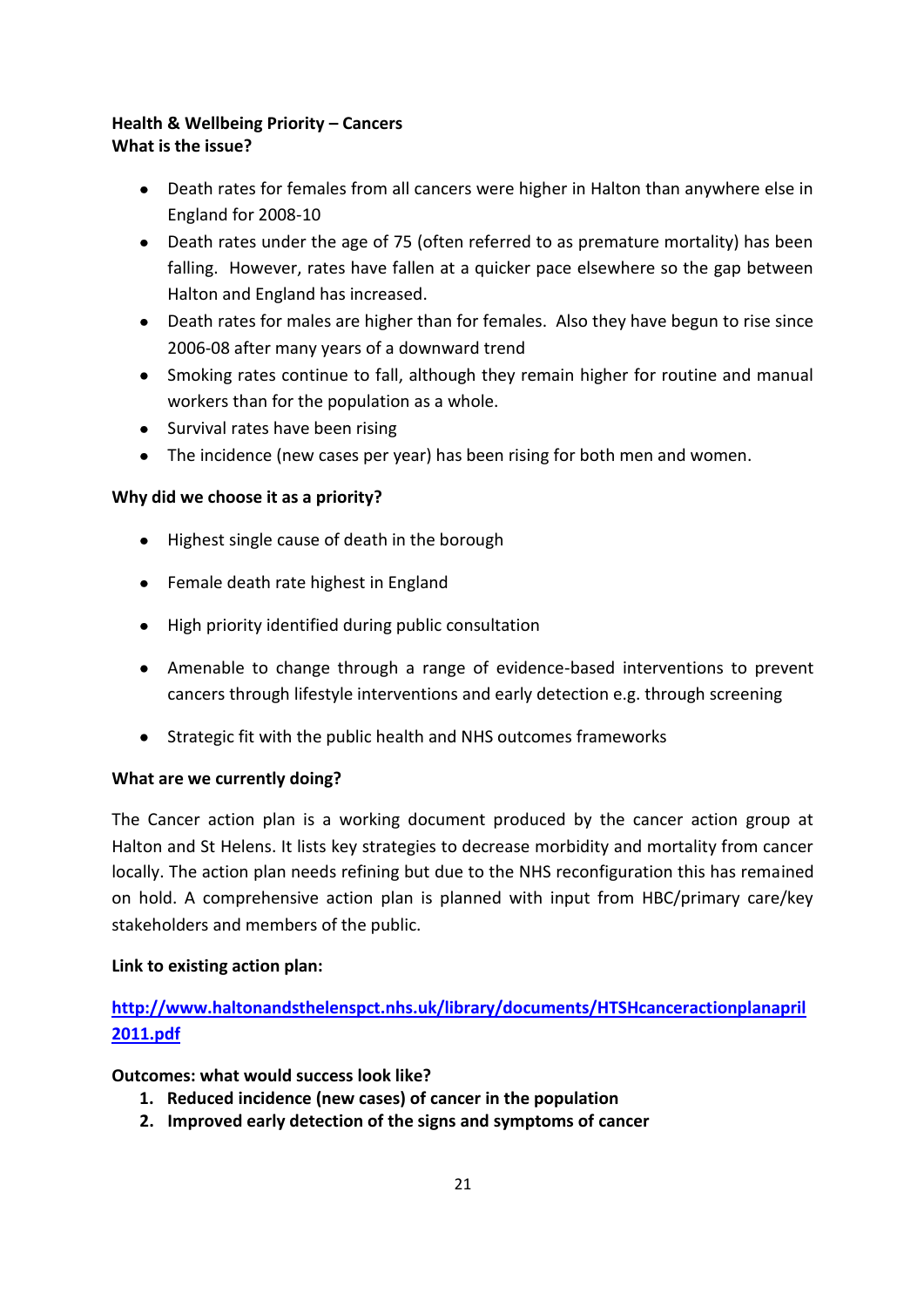Smoking would be rare and people would eat a healthy diet, take the recommended levels of physical activity, be a healthy weight and protect themselves from the harmful effects of ultraviolet radiation. There would be fewer new cases of cancer developing and when they do they would be picked up in the early stages of development through proactive screening and people coming forward to have symptoms checked out due to a high level of awareness of how important this is. People would no longer feel being diagnosed with cancer is a death sentence.

#### **Indicators of success**

- Support healthy lifestyle choices: healthy weight & smoking (PHOF)
- Smoking prevalence 15 year olds (PHOF)
- Smoking prevalence adults (over 18s) (PHOF)
- Excess weight in 4-5 and 10-11 year olds (PHOF)
- *Diet (PHOF Placeholder)*
- Excess weight in adults (PHOF)
- Proportion of physically active and inactive adults (PHOF)
- Reduce deaths under 75 due to cancers (PHOF & NHSOF)
- Cancer survival (NHSOF)
	- One and five year survival from colorectal cancer
	- One and five year survival from breast cancer
	- One and five year survival from lung cancer
- *Cancer diagnosed at stage 1 and 2 (PHOF Placeholder)*
- Cancer screening coverage (PHOF)
- Population vaccination coverage (HPV relates to cervical cancer) (PHOF)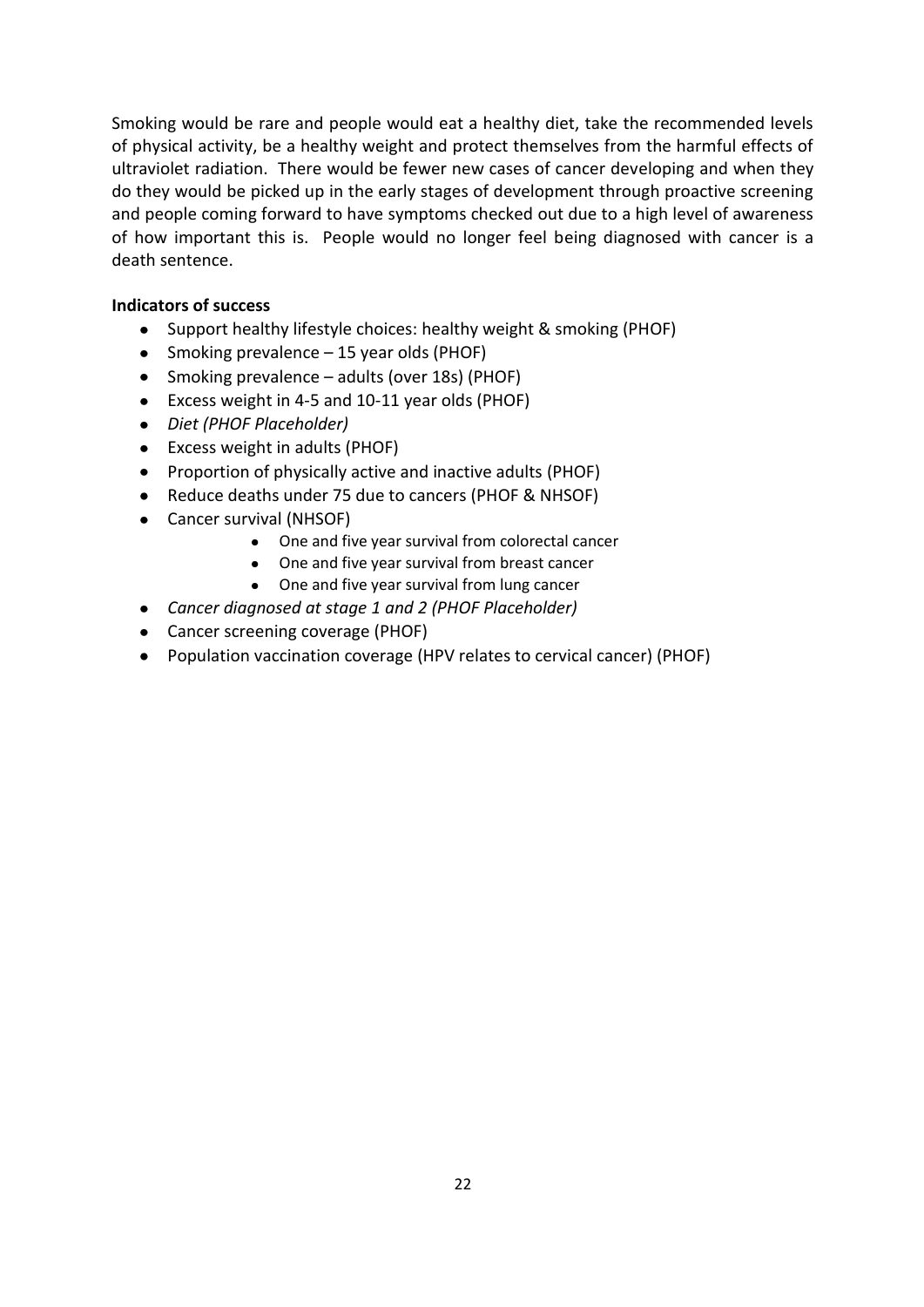#### **Health & Wellbeing Priority – Child Development**

#### **What is the issue?**

- Data from the national Millennium Cohort study shows that by 3 yrs children in families with incomes below the poverty line are 8 months behind in language and 9 months behind in school readiness compared to those with incomes above.
- The Millennium Cohort data also provides evidence that there are potential modifiable factors, daily reading, regular bedtimes and library visits, which parents can implement and health and social care professionals can recommend to parents in order to improve cognitive development.
- For 2010-11 Halton had the lowest percentage of children achieving a good level of development at age 5 in England.

#### **Why did we choose it as a priority?**

- Has a significant impact on child health and wellbeing which remains in to adult life. A poor start in life is associated with poor health outcomes into adulthood.
- Halton has the highest percentage of children who do not reach a good level of development by age 5.
- Amenable to change through a range of evidence-based interventions
- Staff and services in place to bring about change, although may require a different way of working.
- Strategic fit with the public health outcomes framework and Marmot health inequalities indicators for local authorities

## **What are we currently doing?**

There is now compelling evidence to show that what a child experiences during the early years (starting in the womb) lays down a foundation for the whole of their life. This is being reflected more and more in national policy (such as the Allen Report into Early Intervention) and locally in Halton. Halton Children's Trust has a strong focus on ensuring Early Help & Support for all children, young people and families in Halton. The Trust has close links to the Halton Health & Wellbeing Board and its work within Early Help & Support will tie in closely with the Board's focus on Child Development.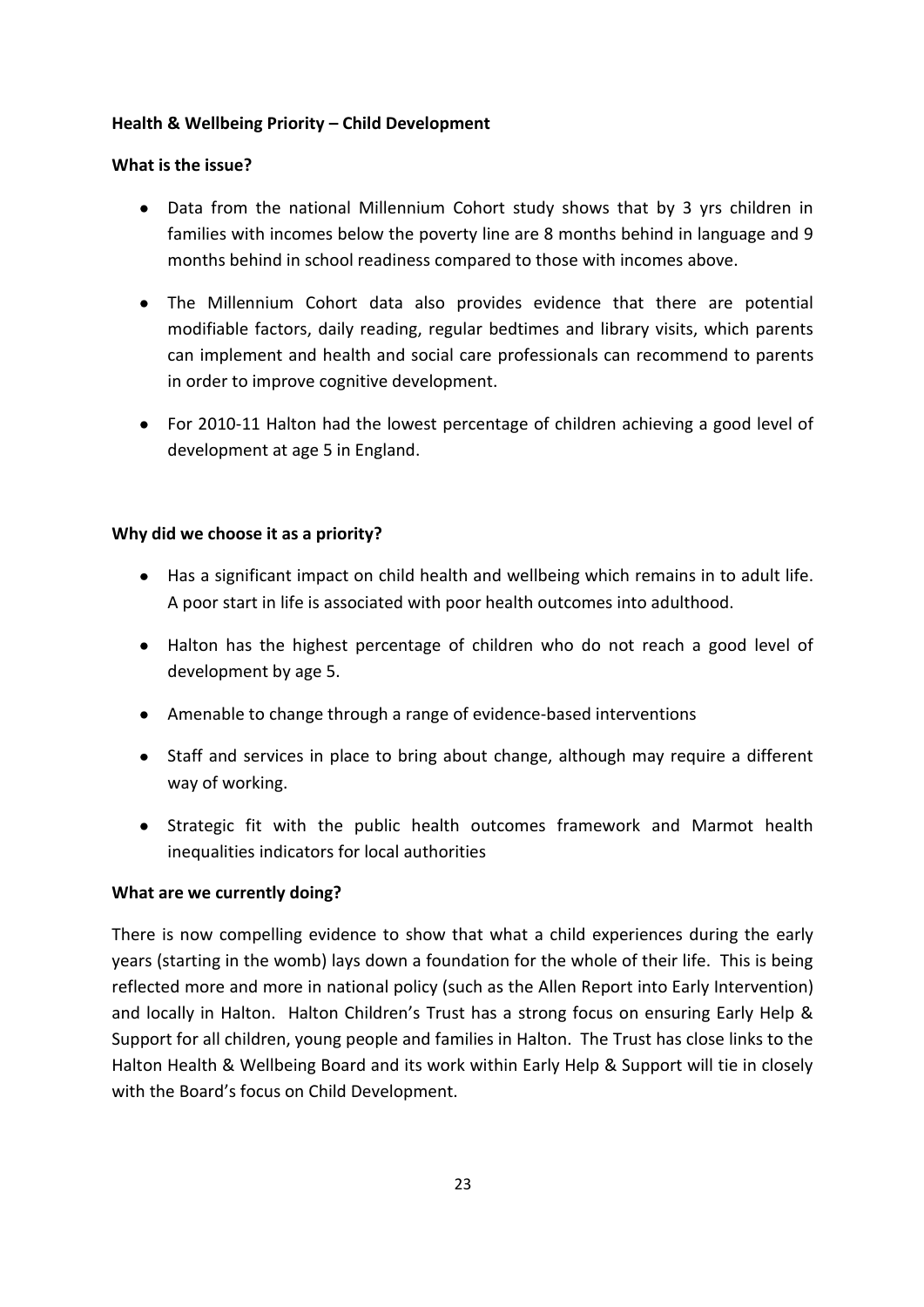The core programme for Child Development in Halton is the Healthy Child Programme. The Programme spans the antenatal period to 19 years of age. All children, young people and their families have a universal set of provision that is provided by multiple agencies in partnership from across Halton. Delivering all Child Development services in partnership ensure the best possible, high quality services for our children, young people and their families at every stage by the most suitable provider to ensure the best start in life.

For the early life stages the focus is on a universal preventative service, providing families with a programme of screening, immunisation, health and development reviews supplemented by advice around health, wellbeing and parenting. The older age range, from 5 to 19, is supported through the Healthy Child Programme. This sets out the recommended framework of universal and progressive services for children and young people to promote optimal health and wellbeing.

## **Outcomes: what would success look like?**

# **1. All children would have access to and take up the full Healthy Child Programme**

# **2. Improved percentage of children with a good level of development at age 5.**

All parents would feel confident in supporting their child's emotional, physical and social development. This would result in more children ready for school with good levels of development. They would have fewer difficulties talking with and playing with friends or learning in a group or social setting. Fewer children would require support with language, have behavioural problems and are unable to interact with others. More children would behave well and be happy, confident and safe.

## **Indicators of success**

- *School readiness (PHOF Placeholder)*
- *Child development at 2-2.5 years (PHOF Placeholder)*
- Children in poverty (PHOF)
- Support for post natal depression (local)
- Domestic abuse (PHOF)
- Fuel poverty (PHOF)
- *Children achieving a good level of development at age 5 (Marmot indicator)* $\bullet$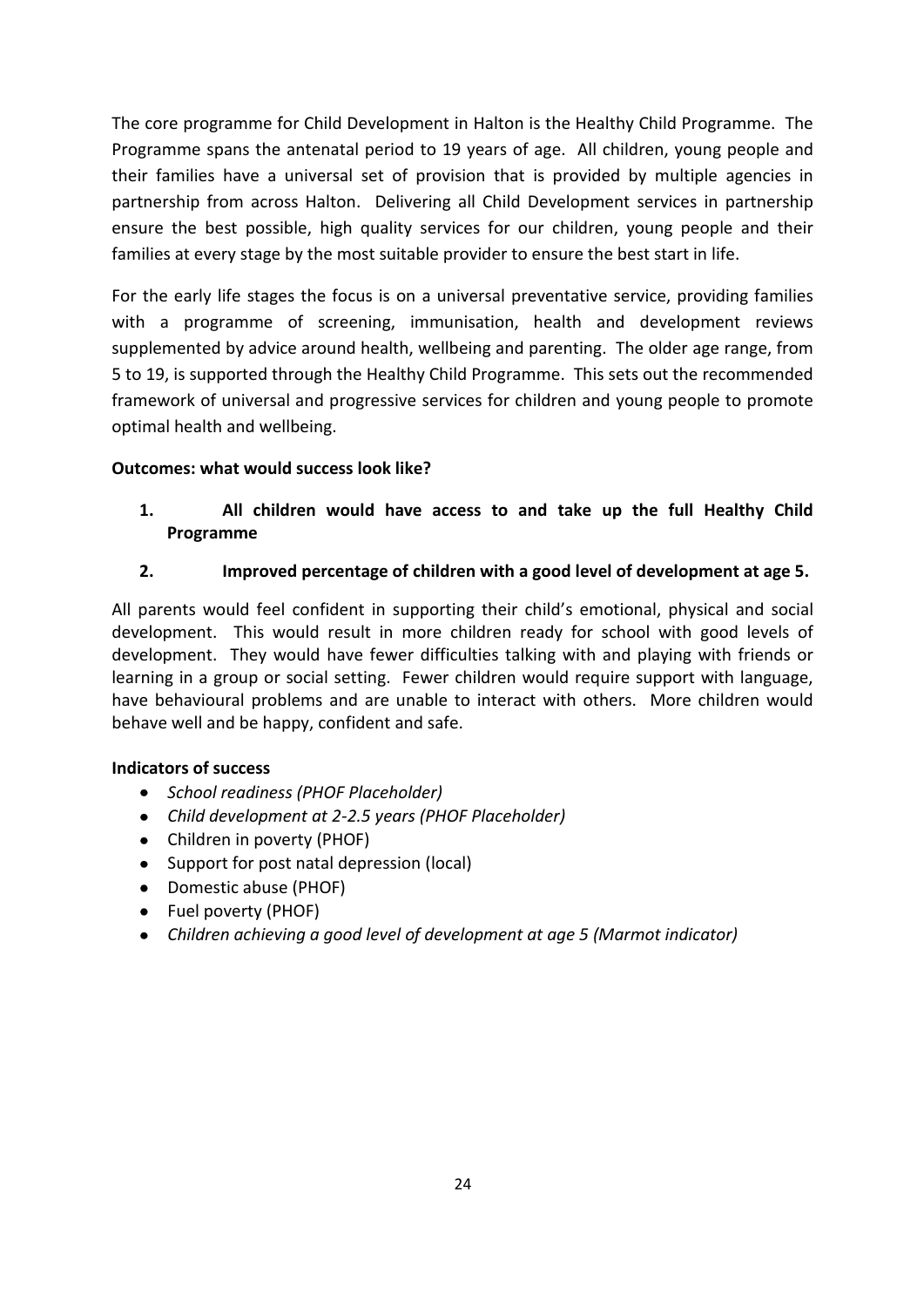#### **Health & Wellbeing Priority – Falls**

#### **What is the issue?**

- Hospital admissions due to falls in those aged 65+ were one of the highest in the country for 2010-11
- For falls admissions where an injury is recorded they were the highest in England for 2010-11
- The population aged 65+ has risen in Halton in the last decade. The 2001 Census estimated the population aged 65+ to be 47,308. By the 2011 census it was estimated at 53,100.
- Falls can result in a hip fracture. For 2010-11 rates in Halton were slightly higher than the England and North West regional averages but the difference was not statistically significant.
- A&E admissions due to unintentional and deliberate injuries (all ages) were statistically significantly higher in Halton than England and the North West.

#### **Why did we choose it as a priority?**

- Hospital admissions due to falls amongst people aged 65+ one of highest in country. Highest in country for admissions due to falls where an injury is recorded (2010-11)
- Impact it has on an older person's ability to remain independent
- Amenable to change through a range of evidence-based interventions to promote mental and emotional wellbeing
- Local service review underway which should facilitate quick improvement in level of falls. This will include assessment of primary prevention activity.

#### **What are we currently doing?**

There is an evidence-based Falls Pathway in operation. The Falls Working Group is reviewing current service provision against the pathway. The Royal Society for the Prevention of Accidents (ROSPA) has recently been engaged to assist with the development of a Falls Strategy. These two exercises will determine where any gaps in provision exist, including where service capacity does not meet the levels of need. An initial scoping exercise identified training for professionals was still needed.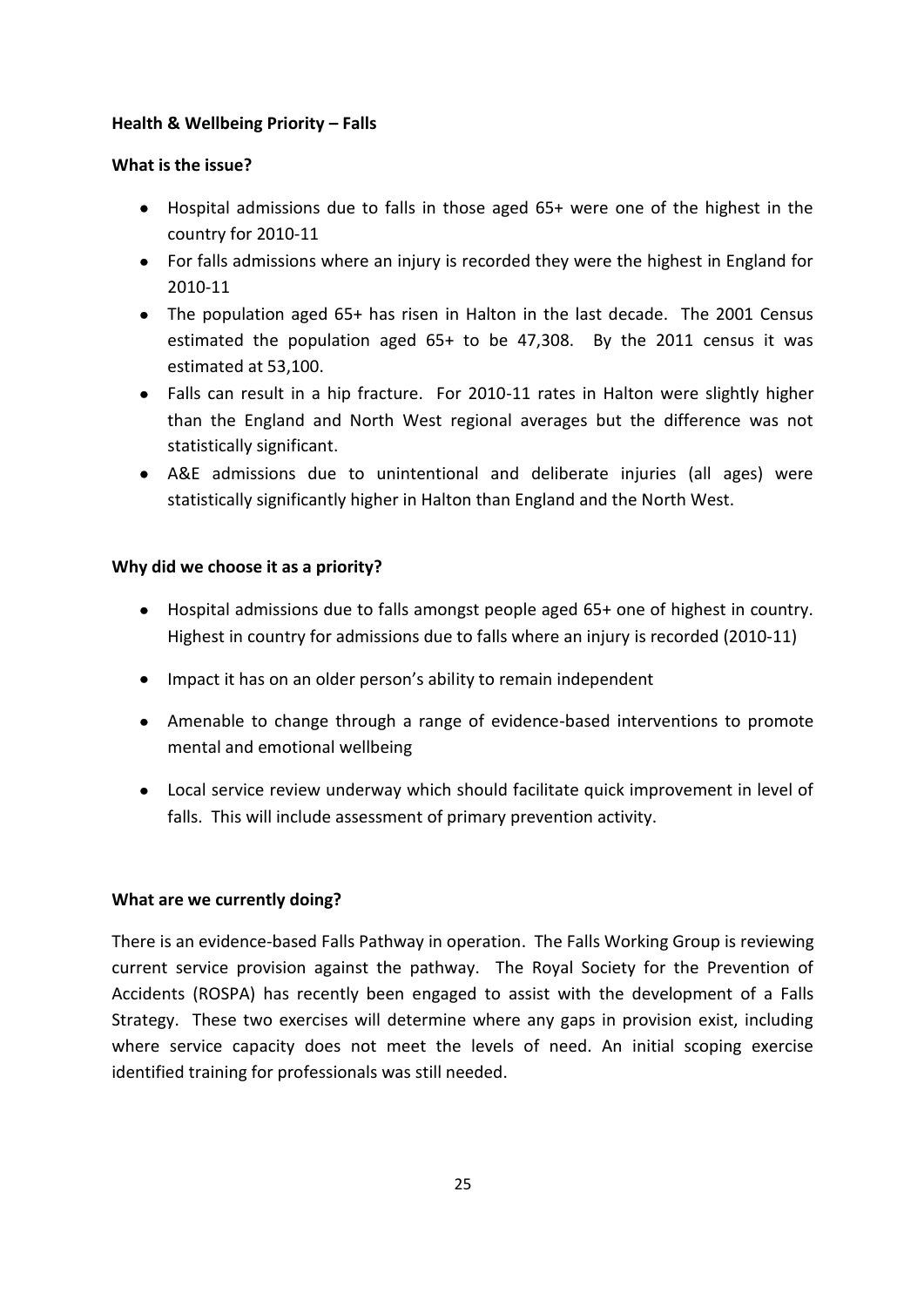The current falls service covers:

- 1. Prevention raising awareness for the public and professionals as well as on-going training and support.
	- Training for professionals to raise awareness of the issue of falls and what support is available
	- Support to the APEX postural stability courses (currently a 15 week course delivered by the Health Improvement Team, with a 25 week follow up period).
- 2. Assessment and service delivery this covers community, hospital, residential care and domiciliary care.
	- Falls assessments
	- Integrated working to ensure the patient receives the most appropriate care package to meet their needs.

The Falls Working Group has identified that there needs to be greater emphasis of prevention activities to reduce the number of older people having a fall. It has also recognised that there are assessment and service waiting lists in some areas. The pathway review will look at duplication, capacity and multiple referral crossovers as ways of addressing this. The Strategy will support this, enabling the group to look at examples from other areas to elicit learning.

## **Outcomes: what would success look like?**

- **1. Reduction in the risk of falls at home amongst older people**
- **2. Reduction in hospital admissions due to falls**

Older people would not be at risk of falling. They would live in healthy homes, have regular medication reviews and have any aids and adaptations needed to keep their homes healthy should their health deteriorate e.g. visual impairments. Should people fall, they will receive speedy support by integrated teams what meet their needs fully. This will result in people who have fallen being able to remain independent and not suffer a subsequent fall. Older people would not find themselves having to enter care due to disability caused by falling.

## **Indicators of success**

- Falls and injuries in the over 65s (PHOF)
- Hip fractures in over 65s (PHOF)
- Intermediate care and rehabilitation (NHSOF & ASCOF)
- Improve provision of supported housing (NHSOF)
- Earlier diagnosis, intervention and reablement means that people and their carers are less dependent on intensive services (ASCOF)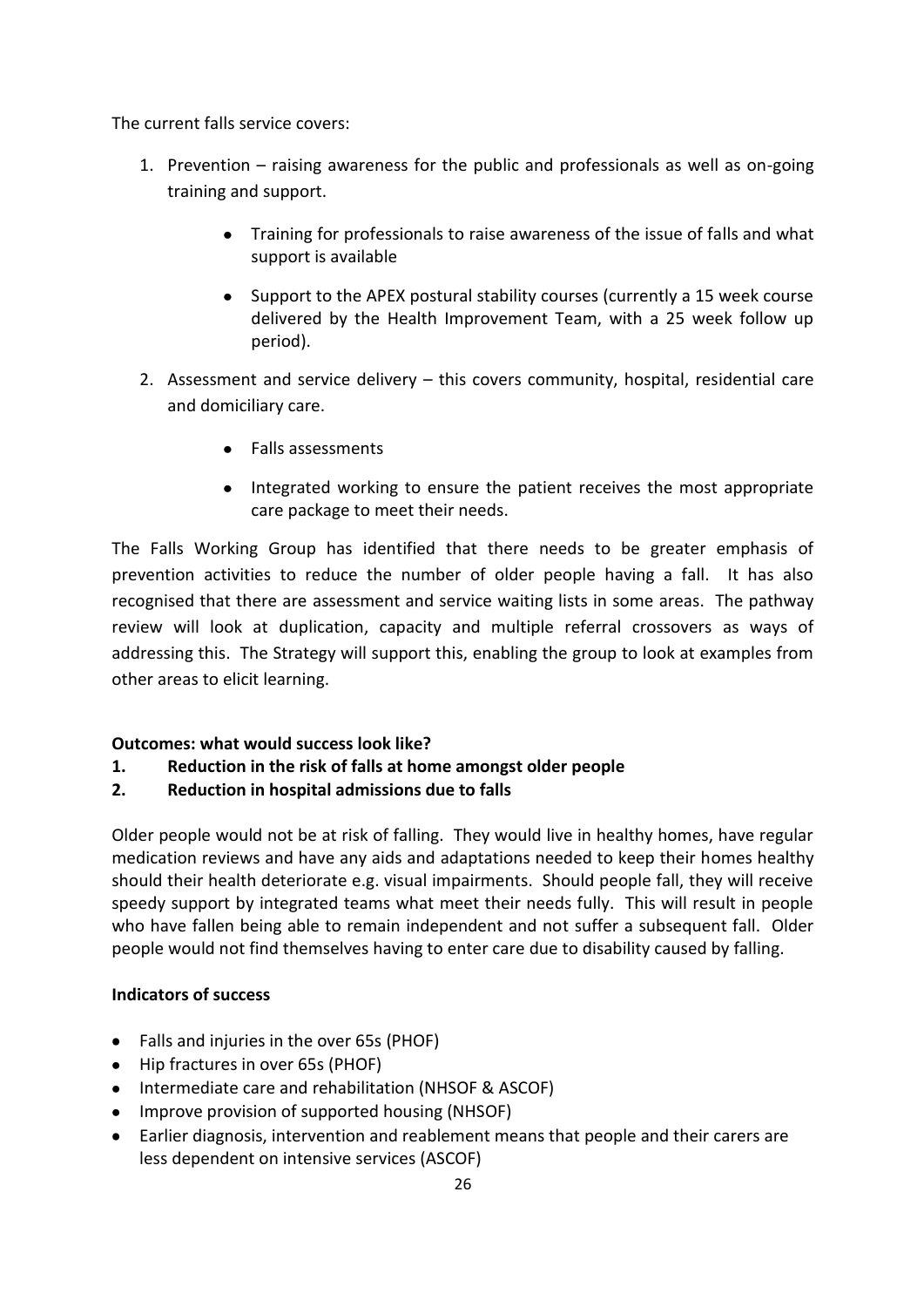- Fuel Poverty (PHOF)
- Proportion of older people (65 and over) who were still at home 91 days after discharge from hospital into reablement/rehabilitation services (ASCOF & NHSOF)
	- *Effectiveness of early diagnosis, intervention and reablement: avoiding hospital admissions (placeholder indicator)*
- *Improving recovery from fragility fractures: The proportion of patients recovering to their previous levels of mobility/ walking ability at i) 30 days and ii) 120 days (ASCOF & NHSOF placeholder indicator)*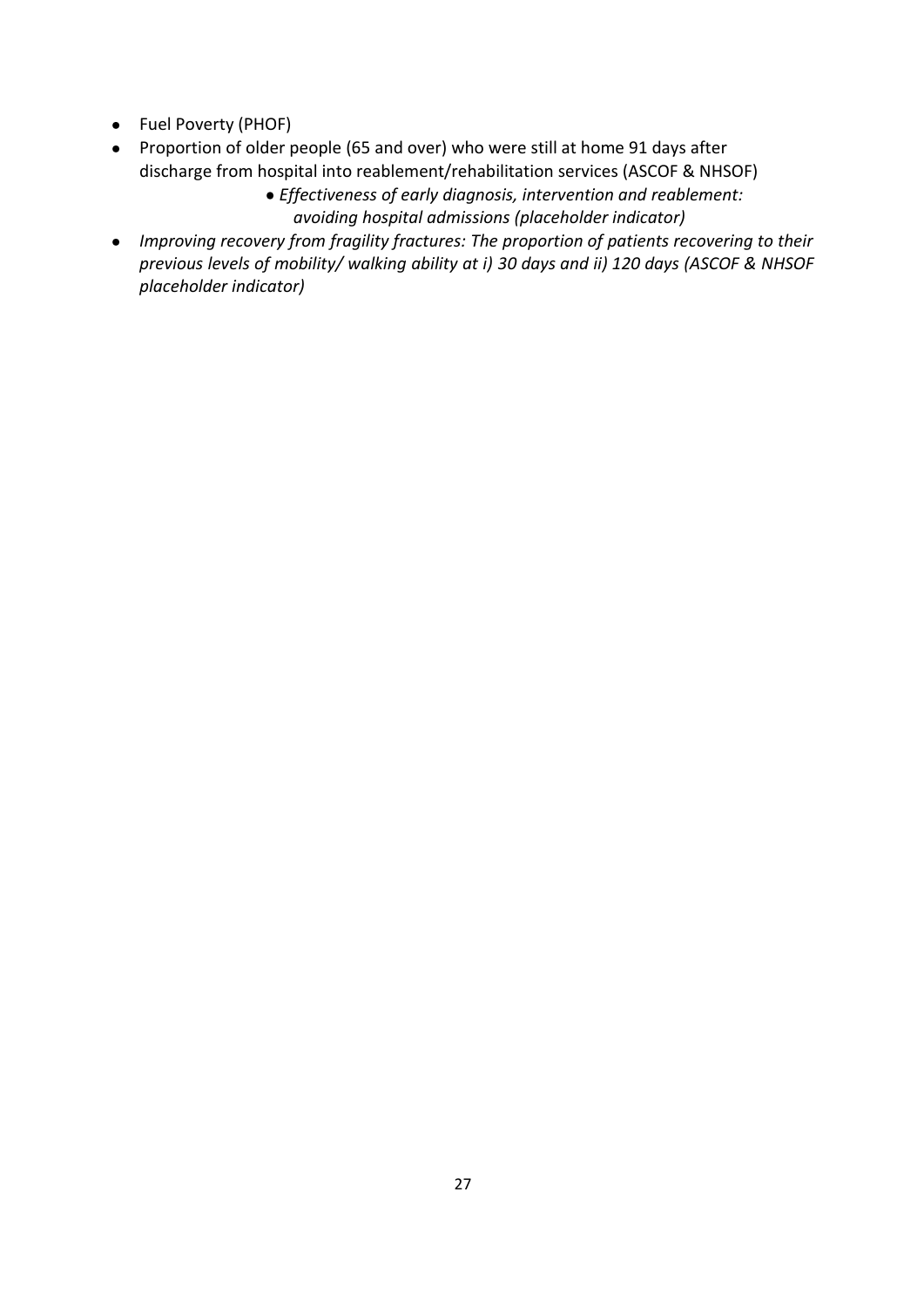#### **Health & Wellbeing Priority – Alcohol**

#### **What is the issue?**

- Death rates from chronic liver disease, including cirrhosis, were higher in Halton than for England (2008-10) but lower than other comparators.
- Hospital admissions due to alcohol-related conditions continue to rise each year. Local rates are higher than the North West and England average rates.
- Alcohol-specific hospital admissions amongst those under age 18 are much higher than the national and regional averages.
- Alcohol related crimes and alcohol related violent crimes are also worse than for both the North West and England as a whole.
- A significant proportion of cases of domestic violence are alcohol related.

## **Why did we choose it as a priority?**

- Impact it has on a person's ability to lead a full and rewarding life
- Amendable to change through a range of evidence-based interventions to promote mental and emotional wellbeing
- Strategic fit with the national outcomes frameworks

## **What are we currently doing?**

In March 2012, the new National Alcohol Strategy was published. The central themes of the strategy are 'challenge and responsibility', with responsibility shared across Government, industry, the community, parents and individuals. Required outcomes from the National Strategy are:

• A change in behaviour so that people think that it is not acceptable to drink in ways that could cause harm to themselves or others;

- A reduction in the amount of alcohol-fuelled violent crime;
- A reduction in the number of adults drinking above the NHS guidelines
- A reduction in the number of people "binge drinking"
- A reduction in the number of alcohol-related deaths
- A sustained reduction in both the numbers of 11-15 year olds drinking alcohol and the amounts consumed.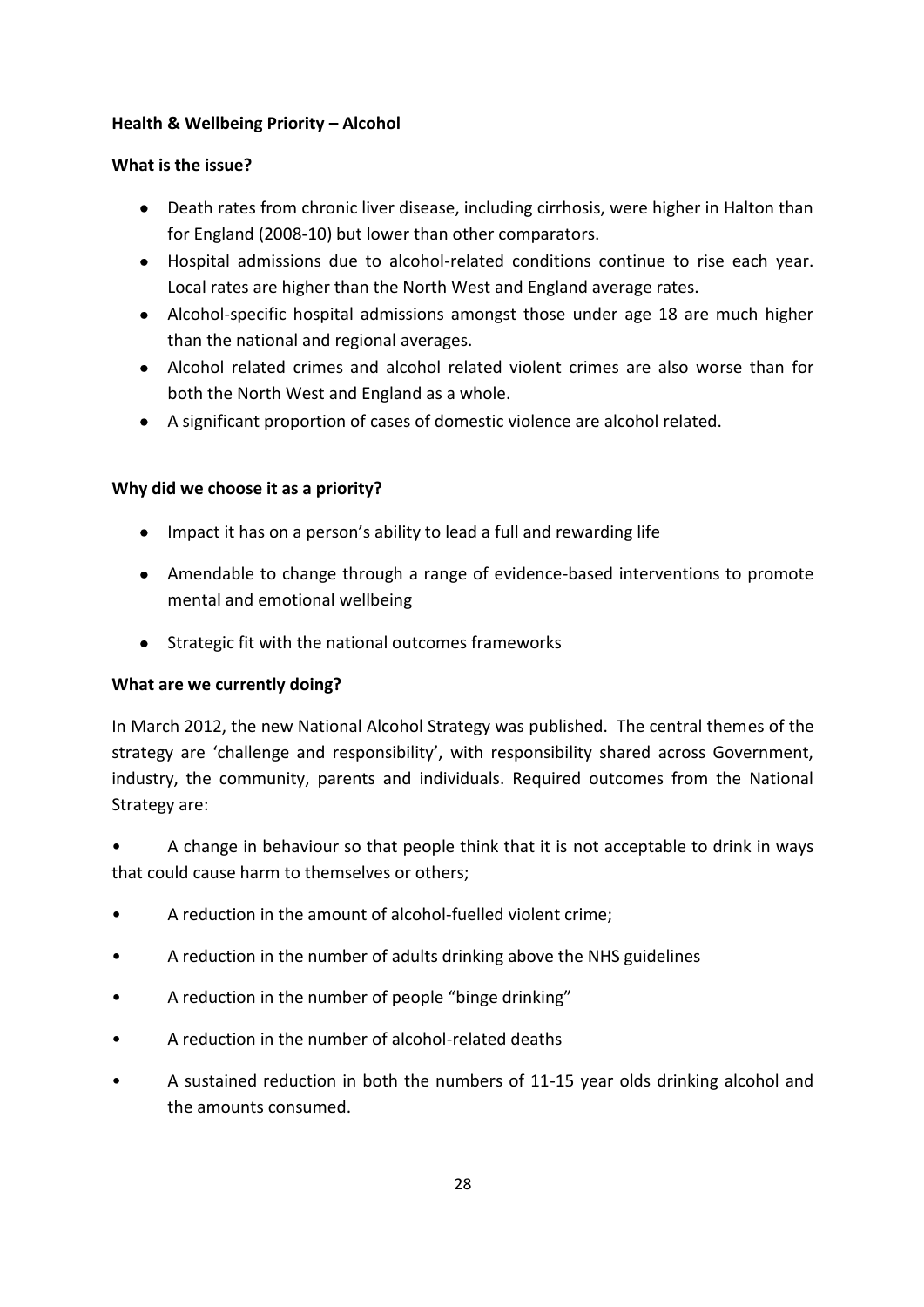The National Alcohol Strategy also includes a range of actions across minimum pricing (consultation required), licensing and off trade including dealing with under 18 sales, public awareness campaigns, a focus on young people and a range of treatment interventions

Despite good progress in this area locally, Halton experiences an unacceptable level of alcohol related harm with significant impact on individuals, families and communities. In 2010/11, the cost to the Local Authority of alcohol related harm per head of population was estimated to be £450 per Head of Population.

A great deal of work has been undertaken to ensure that Halton has a robust, recovery focused adult treatment service (alcohol and drugs) in place to meet the needs of people who are drinking too much or using drugs. This means that locally we are well placed to meet many of the treatment and recovery aspirations of the national strategy. However admissions to hospital are still rising and there is a need to focus on prevention, behaviour change and tackling root causes, working with key partners to reduce repetition and maximise use of resources.

A revised Halton Alcohol Harm Reduction Plan is under development and consultation with key stakeholders is underway to agree priority work streams for 2012-13. This plan also contains the key projects required to realise the objectives. A full set or targets, timeframes and key performance indicators will be developed post consultation/final approval.

A focused local approach is proposed, utilizing a framework of four key thematic areas:

- Facilitate behaviour and culture change.
- Enlist the support of the local communities (including the business community) to tackle our key priorities
- Combine the efforts of the Key partners and Stakeholders to targeted help for those with greatest need
- Support key frontline professionals to identify alcohol problems early, offer an intervention and be supported by a robust care pathway

#### **Outcomes: what would success look like?**

- **1. Reduction in the number of people drinking to harmful levels**
- **2. Reduction in the rate of alcohol-related hospital admissions**
- **3. Reduction in the level of social disruption and harm due to alcohol consumption**

Individuals and the local community would not experience the health and wider social impacts of alcohol misuse. People who choose to consume alcohol due to only to recommended levels and not in unsafe environments or circumstances. Children other family members would not become vulnerable/unsafe due to inappropriate alcohol use. Crimes and anti-social behaviour due to alcohol would be eliminated. Alcohol related